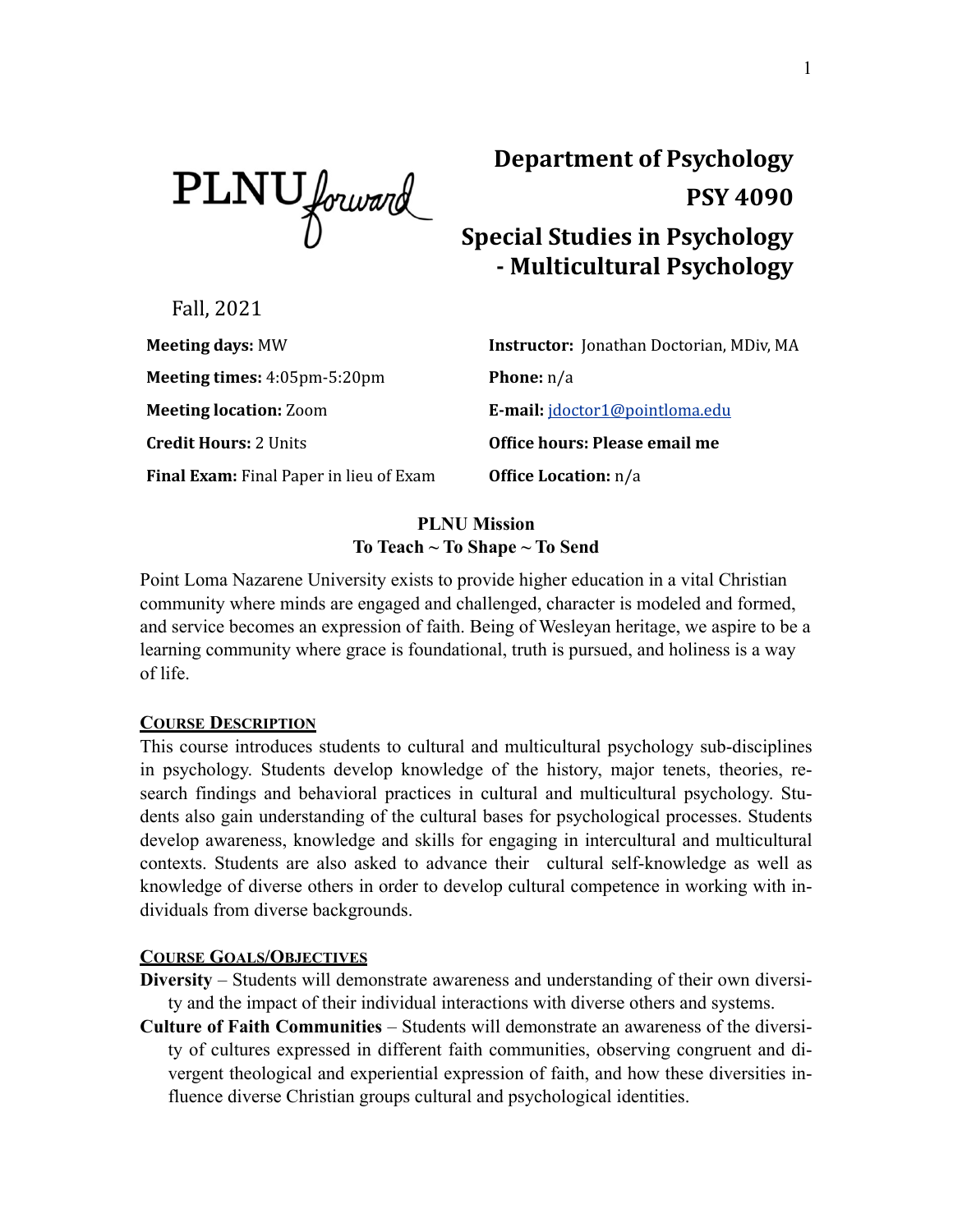- **Cultural Psychology Knowledge** Students will demonstrate the ability to apply knowledge of cultural psychology (awareness, knowledge, and skills) concepts through effective engagement with diverse cultural groups or individuals.
- **Multicultural Theory** Students will demonstrate knowledge of and critical thinking regarding: multicultural theory, theories of cultural identity development, cultural competence, and specific historical, social, and personal issues faced by different cultural groups within various community contexts.
- **Psychological Processes** Students will demonstrate understanding and knowledge of the cultural bases for psychological processes including: cognition, emotion, motivation, development, health, family, community and organizational functioning.

### **COURSE CREDIT HOUR INFORMATION**

In the interest of providing sufficient time to accomplish the stated Course Learning Outcomes, this class meets the PLNU credit hour policy for a 4-unit class delivered over 15 weeks. Specific details about how the class meets the credit hour requirement can be provided upon request.

### **CANVAS** (Course Management System, *the most recent version*)

We will be using Canvas this semester. Canvas can be accessed via [http://canvas.point](http://canvas.pointloma.edu)[loma.edu](http://canvas.pointloma.edu). You will see the welcome screen and a login button. You will need your username/password before you can proceed to log in. If you don't know your username/ password, please contact the help desk for assistance. Select the login button to proceed to the login screen. At the login screen, enter your username/password.

### **Required Texts:**

American Psychological Association (2010). Publication manual of the American Psychological Association (6th ed.). Washington, D.C.: Author.

Ecklund, K. (2016). *Cultural psychology and Christian Diversity: Developing cultural competence for a diverse Christian community.* Abilene, TX: Abilene Christian University Press.

#### *Additional required readings will posted on Canvas.*

#### **Grading & Workload**

| Grading scale: |                    |              |             |      |
|----------------|--------------------|--------------|-------------|------|
| 94-100% A      | 80-83%             | $B-$         | $67-69\%$   | $D+$ |
| $90-93\%$ A-   | 77-79%             | $C+$         | $64 - 66%$  | D    |
| $87-89\%$ B+   | 74-76 <sup>%</sup> | $\mathbf{C}$ | $60 - 63\%$ | D-   |
| $84 - 86\%$ B  | $70 - 73\%$        | - C-         | Below 60%   | E    |

Grading policy: Late work will not be accepted unless pre-arranged with the professor (and approved). As this course relies heavily on interpersonal interaction of the partici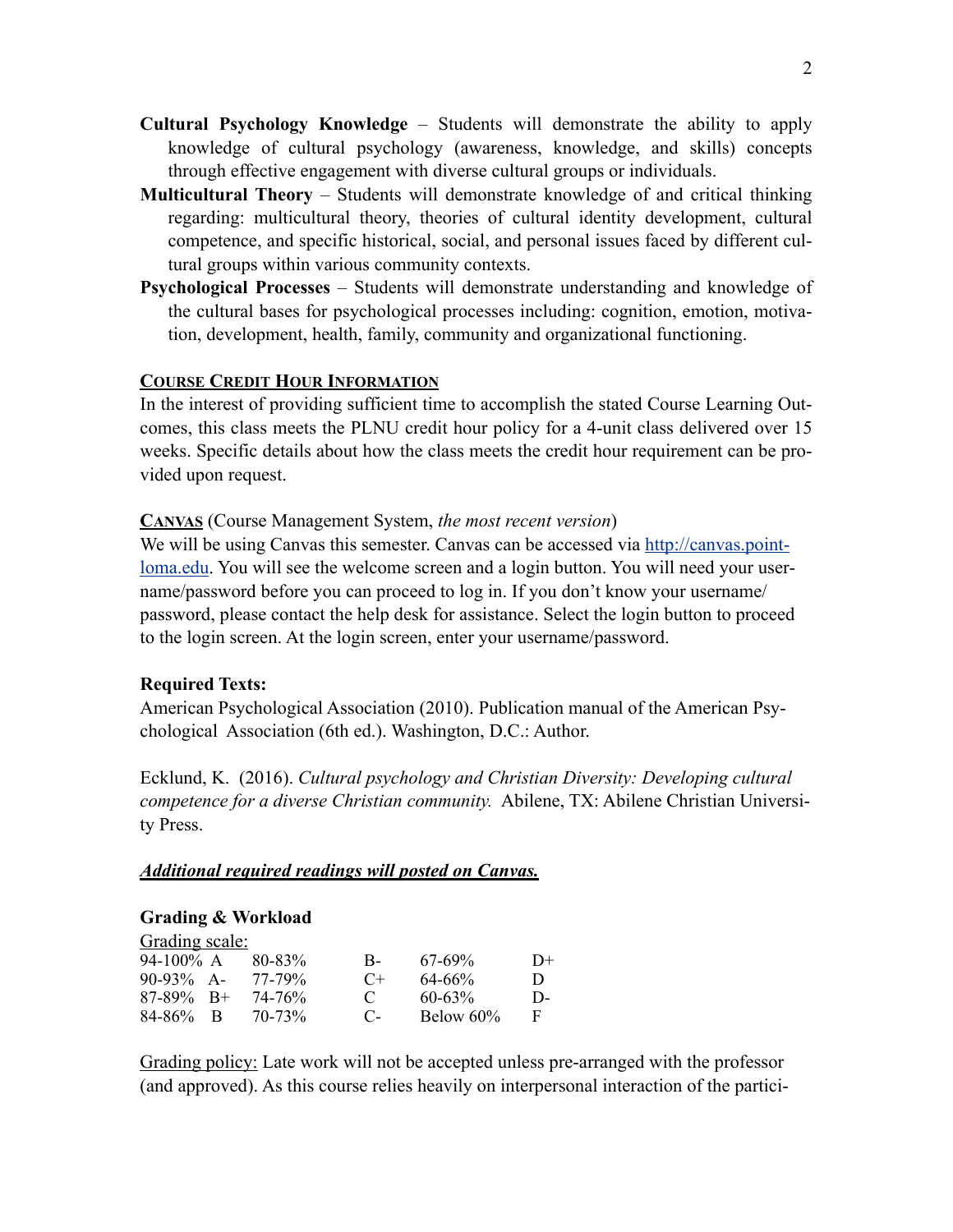pants, independent study and incomplete course grades cannot be granted. Students who fail to complete the course will received their achieved grade.

Grading criteria: Grading in this course is based on the assignment grading rubric provided. For assignments in which a grading rubric is not provided, the following criteria are utilized:

- $\geq$  A grades are assigned when student product reflects work that is outstanding (above and beyond the requirements of the assignment, reflects outstanding effort, significant achievement and/or improvement. Some measure of remarkable skill is also evident).
- $\geq$  **B** grades are assigned when student product reflects work that is above average (fulfilling all aspects of the assignment and goes a bit beyond minimum competence to demonstrate extra achievement).
- $\geq C$  grades are assigned when student product reflects work that is average (fulfills all aspects of the assignment with obvious competence. Assignments are completed exactly as assigned).
- $\geq$  **D** grades are assigned when student product reflects work that is below average (due to some aspect of the assignment having not been fulfilled or because of a preponderance of errors that interferes with clear communication of work. A D may also indicate failure to follow directions or specific recommendations).
- $\triangleright$  **F** grades are assigned when student product reflects work that is not acceptable (either because the assignment was not completed as directed or because the level of performance is below an acceptable level for college work).

## **Requirements & Assignments**

**READINGS: Class time activities will parallel assigned readings but not necessarily directly review it. Students are responsible for reading and understanding the assigned reading material prior to the class each week and will be evaluated on the readings in weekly tests.** Students should come prepared with clarifying questions as needed at each classroom meeting in order to assure comprehension and mastery of reading materials.

**WEEKLY QUIZZES:** Weekly multiple choice quizzes will be given. Quiz material will be taken from course assigned reading and class lectures. Students will have 20 minutes to individually complete each quiz online through Canvas. A quiz will open after the final class of the week and remain open until the night before the next class at 11:59 pm. Quiz Schedule:

Quiz #1 (Ch. 1-2) - September 8-12 Quiz #2 (Ch. 3) - September 15-19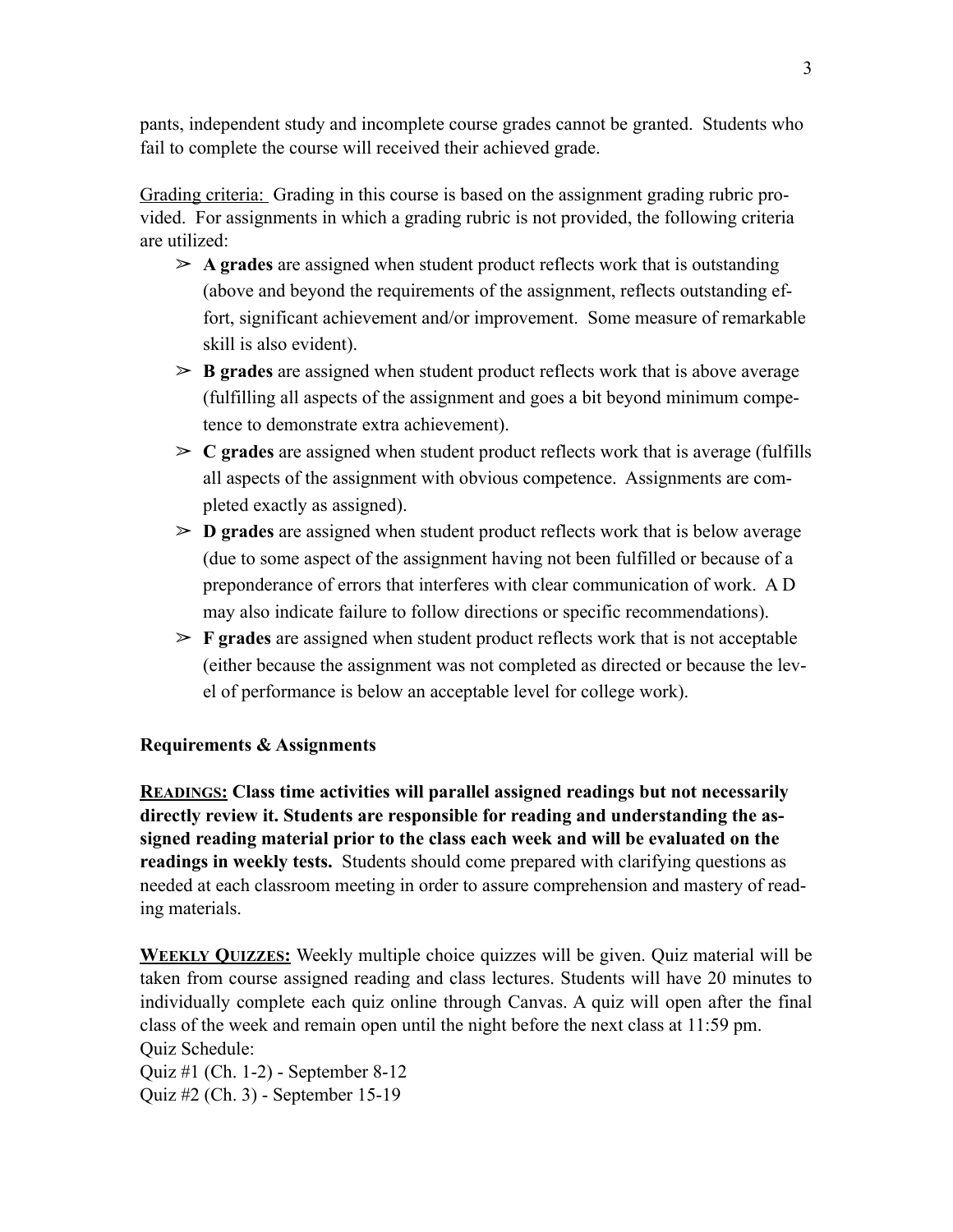Quiz #3 (Ch. 4) - September 22-26 Quiz #4 (Ch. 5) - September 29-October 3 Quiz #5 (Ch. 8) - October 6-10 Quiz #6 (Ch. 9) - October 13-17 Quiz #7 (Ch. 10) - October 20-24 Quiz #8 (Ch. 11) - October 27-October 31 Quiz #9 (Ch. 12a) - November 3-7 Quiz #10 (Ch. 12b) - November 10-14 Quiz #11 (Ch. 13a) - November 17-28 Quiz #12 (Ch. 13b) - December 1-5

**READING RESPONSES (RR):** After completing the designated reading assignment for the week, students will complete a reading response. The outline for your reading responses is provided at the end of the syllabus. Each week has specific prompts that students are asked to respond to. Grading of these responses will be based on completion of the prompts, and clear indicator that student was thoughtful in his/her writing. Response length should be a MINIMUM of the equivalent of 2 single space pages.

**Responses MUST be completed prior to the following class. They will be due at 11:59 pm the night before the day of class. Late reading responses will not be accepted.** 

**SELF-ASSESSMENT:** Students can conduct a formative self-examination during the course of the semester. The self-assessment has 3 embedded graded assignments:

**Part 1.** At the end of week 5 students will submit part one of their self-assessment (see rubric at end of syllabus). Part 1 should be approximately 5 pages.

**Part 2.** At the end of week 10 students will submit part two of their self-assessment (See rubric at end of syllabus). Part 2 should be approximately 5 pages.

**Part 3**. At end of semester (week 15) students will review and revise Part 1 and 2 of their self-assessment responses and complete Part 3 of their self-assessment paper. Students will include in this third self-assessment a self-reflection of the self-assessment process at the end of the semester. Part 3 should be approximately 5 pages.

*Grading of the self-assessment will be based on the following (See Rubric):* 

- 1. Specificity of self-assessment (Application of constructs from class)
- 2. Addresses each of the prompts
- 3. Self-reflection of modifications of self-assessment demonstrates thoughtful consideration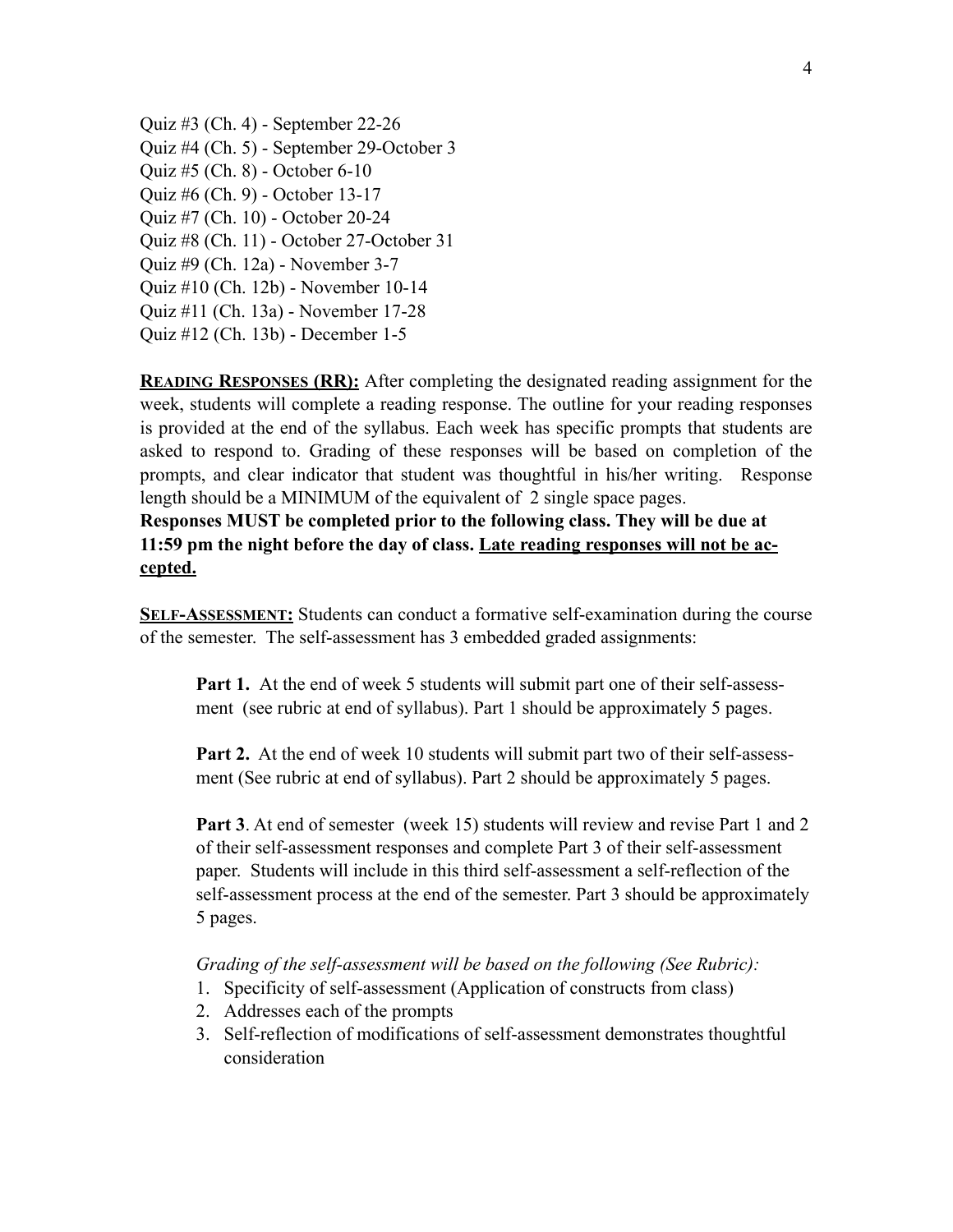**CROSS CULTURAL IMMERSION AND EXPOSURE EXPERIENCES AND APPLIED LEARN-ING PAPERS:** Students will participate in 2 cross cultural immersion/exposure experiences each lasting a minimum of 3 hours. Three of these experiences can be participation in services at worship centers that are composed of a **primary ethnic community that is distinct from own ethnic and racial identification, and is not Euro-American and is not multi-ethnic.** See the Immersion addendum at the end of the syllabus.

Following each immersion experience you are required to write a 3-page paper (APA Style), *citing a minimum of 5 distinct constructs* from your readings into your thoughtful reflection on the learning that you engaged in**. These papers should not be a report of what you did, but an application of the course readings to what you LEARNED and EXPERIENCED**.

- ! **Immersions competed between week 1-4**  Should include minimum of 5 constructs from Chapters 1 - 4.
- $\geq$  **Immersions completed between week 5-7 4 of the minimum 5 constructs should** be from chapters 5 - 7. You are encouraged to exceed 5 constructs and utilize constructs from all completed reading.
- ! **Immersions completed between week 8-10**  4 of the minimum 5 constructs should be from chapter 8 - 10. You are encouraged to exceed 5 constructs and utilize constructs from all completed reading.
- ! **Immersions completed between week 11-14**  3 of the minimum 5 constructs should be from chapter 11 - 15. You are encouraged to exceed 5 constructs and utilize constructs from all completed reading.

| Assignments                           | Points | Clock Hours                 |
|---------------------------------------|--------|-----------------------------|
| Attendance/Participation              |        | 64                          |
| Weekly Quizzes (10 x 10 points)       | 100    | $10$ (+ reading/study time) |
| Reading Responses (14 x 5 points)     | 70     | 15                          |
| Immersions and Papers (2 x 15 points) | 30     | 10                          |
| Self-Assessment (First Part)          | 20     | 6                           |
| Self-Assessment (Second Part)         | 20     | 6                           |
| Self-Assessment (Third Part)          | 20     | 6                           |
| Self-Assessment Final                 | 40     | $\overline{2}$              |
| <b>Total Possible Points:</b>         | 300    | approx. 120                 |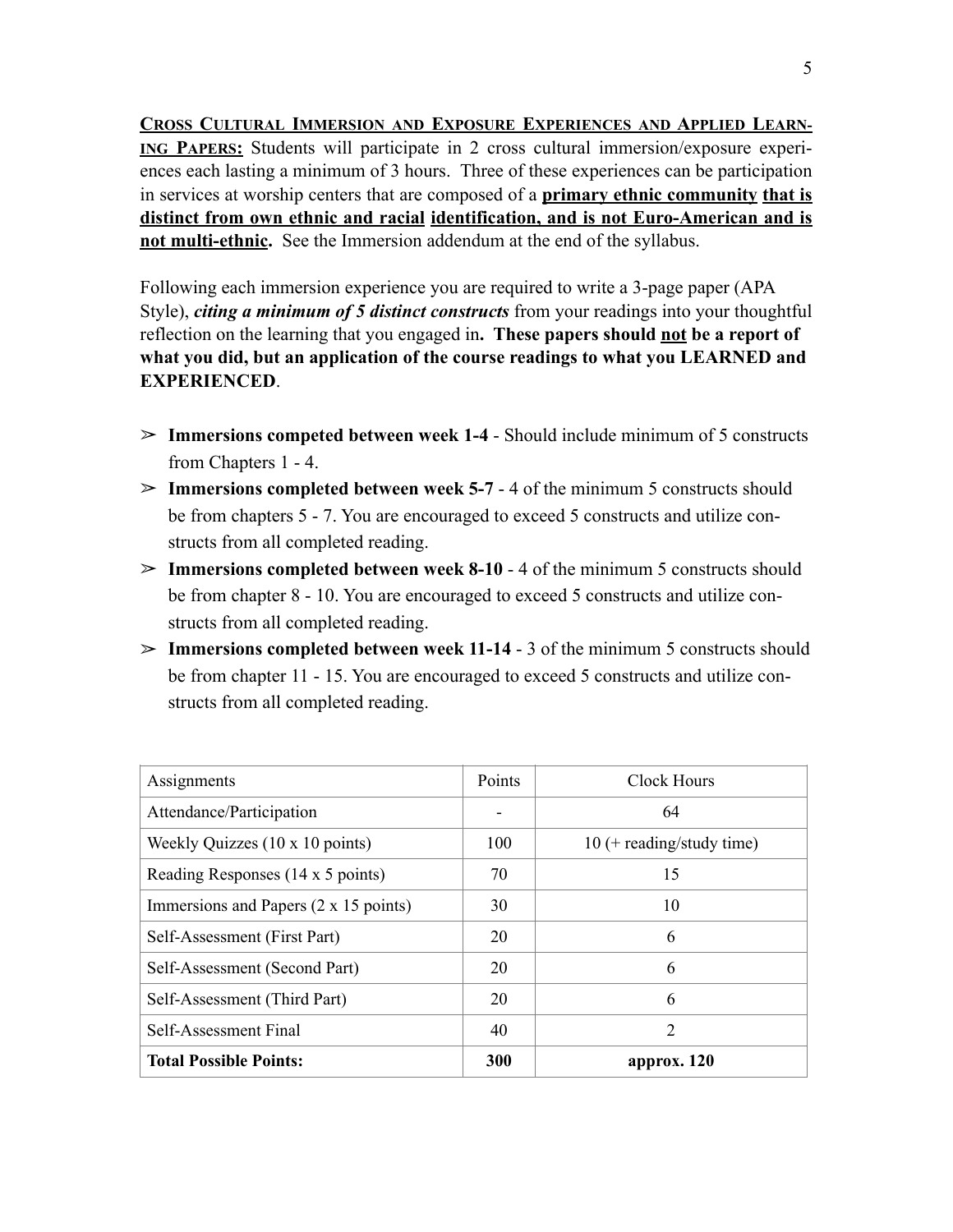## **Syllabus Part B**

*Additional university and departmental policies and student resources can be found via the link below.* 

[https://docs.google.com/document/d/1eGXDF775S8LPP2T\\_BJq033Tw4MCs6Lp](https://docs.google.com/document/d/1eGXDF775S8LPP2T_BJq033Tw4MCs6LpR8Xbx5WvBp-w/edit?usp=sharing)-[R8Xbx5WvBp-w/edit?usp=sharing](https://docs.google.com/document/d/1eGXDF775S8LPP2T_BJq033Tw4MCs6LpR8Xbx5WvBp-w/edit?usp=sharing)

|                                                    | <b>Tentative Course</b><br><b>Outline:</b>                                                                                                                     |                                                                                                                                                                                                                                                                                          |                                                                                                                 |
|----------------------------------------------------|----------------------------------------------------------------------------------------------------------------------------------------------------------------|------------------------------------------------------------------------------------------------------------------------------------------------------------------------------------------------------------------------------------------------------------------------------------------|-----------------------------------------------------------------------------------------------------------------|
| <b>Class</b>                                       | <b>Topic</b>                                                                                                                                                   | <b>Readings (Finished before</b><br>coming to class)                                                                                                                                                                                                                                     | <b>Assignments Due</b>                                                                                          |
| Week 1<br>And<br>Week 2<br>8/30, 9/1<br>& 9/6, 9/8 | Introduction to<br>course and students<br>Cultural and Multi-<br>cultural psychology<br>history, tenets, val-<br>ues, ethics                                   | $W1:$ Ecklund (2016) Intro-<br>duction to the syllabus, In-<br>troduction to the book, dis-<br>cussion about necessity of<br>this class.<br>$W2$ : Ecklund (2016) Chap-<br>ter 1: Introduction to Multi-<br>cultural psychology & Chap-<br>ter 2: Multicultural psychol-<br>ogy concepts | W1: NONE<br>W2: NO CLASS $(9/6)$<br>RR #1 (9/7)                                                                 |
| Week 3-4<br>9/13, 9/15<br>& 9/20,<br>9/22          | Cultural transmis-<br>sion<br>Immigration, encul-<br>turation and accul-<br>turation in the U.S.<br>Social construction<br>of difference<br>Diversity Dynamics | W3: Ecklund (2016) Chap-<br>ter 3: Cultural Transmission<br>$W4$ : Ecklund (2016) Chap-<br>ter 4: Diversity dynamics in<br>multicultural contexts                                                                                                                                        | W3: NO CLASS $(9/12)$<br>RR #2 (9/12)<br><b>W4:</b> RR #3 $(9/19)$                                              |
| <b>Week 5-6</b><br>9/27, 9/29<br>& 10/4,<br>10/6   | Christian culture<br>Cultural identity de-<br>velopment                                                                                                        | <b>W5:</b> Ecklund (2016) Part 2<br>introduction and Chapter 5<br>Ch. 5- Smith, K. Biblical<br>perspectives on diversity<br>W6: Ecklund (2016) Intro-<br>duction to part 3, Chapter 8:<br>Cultural Identity Develop-<br>ment                                                             | <b>W5:</b> RR #4 $(9/26)$<br>SELF-ASSESSMENT#1<br>$(9/26 \omega 11:59 \text{ PM})$<br><b>W6:</b> RR #5 $(10/3)$ |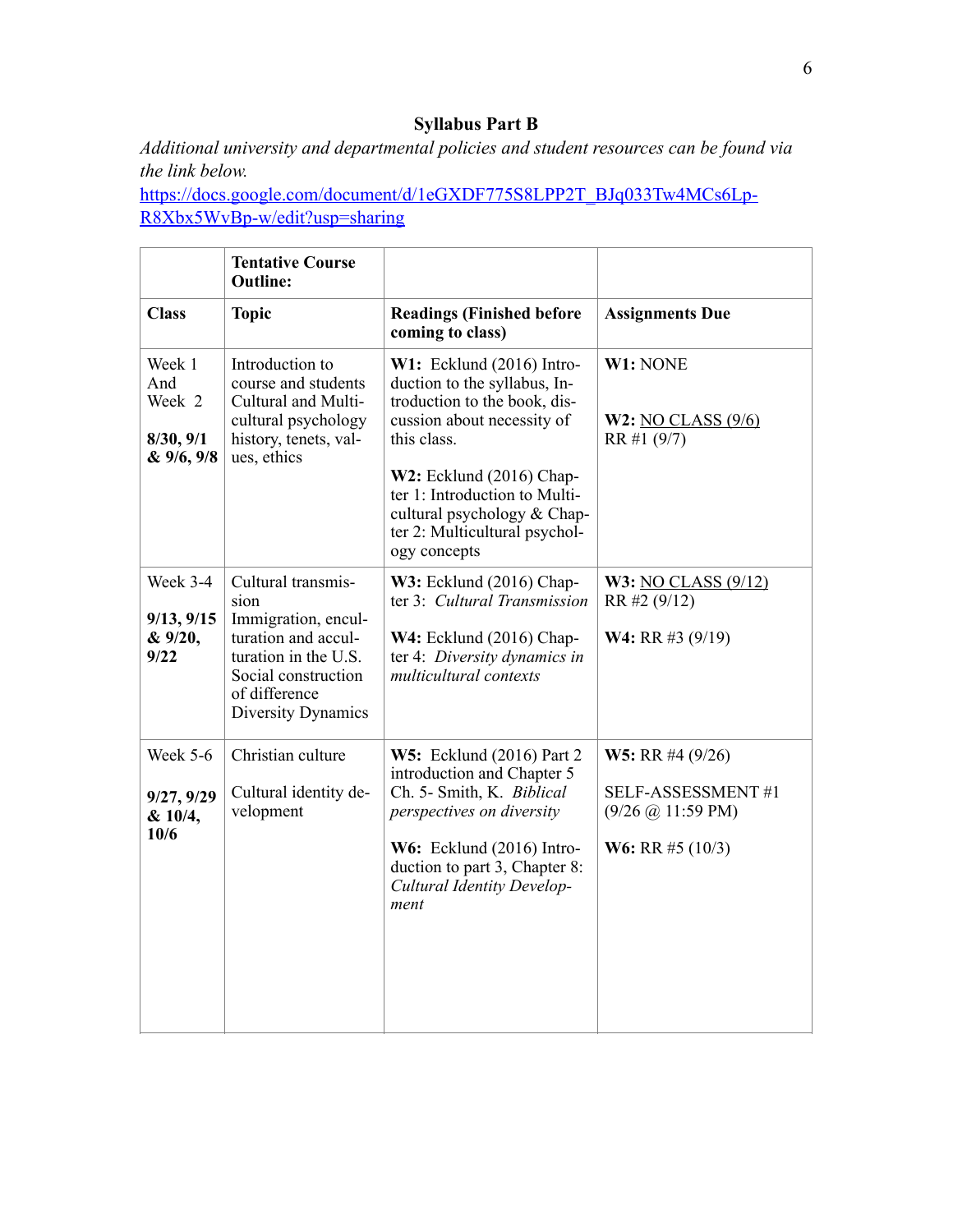| Week 7-8<br>10/11,<br>10/13 &<br>10/18,<br>10/20 | Intersecting cultural<br>identities<br>Dominant and Non-<br>Dominant identity<br>development<br>Christian Cultural<br>identity                                                       | $W7$ : Ecklund (2016) Chap-<br>ter 9: Intersectionality and<br>Christian Identity<br>$W8$ : Ecklund (2016) Chap-<br>ter 10: Interpersonal dynam-<br>ics among diverse Christian<br>college students                                               | <b>W7:</b> RR #6 $(10/10)$<br>IMMERSION #1 $(10/10 \omega)$<br>$11:59 \text{ PM}$<br><b>W8:</b> RR #7 $(10/17)$ |
|--------------------------------------------------|--------------------------------------------------------------------------------------------------------------------------------------------------------------------------------------|---------------------------------------------------------------------------------------------------------------------------------------------------------------------------------------------------------------------------------------------------|-----------------------------------------------------------------------------------------------------------------|
| Week 9<br>10/25,<br>10/27                        | Multicultural compe-<br>tence: Awareness,<br>Knowledge and Skill<br>Ethics in multicul-<br>tural psychology                                                                          | $W9:$ Ecklund (2016) Intro-<br>duction to part 4 and Chapter<br>11: Multicultural compe-<br>tence                                                                                                                                                 | <b>W9:</b> RR #8 $(10/24)$                                                                                      |
| Week 10<br>11/1, 11/3                            | Intrapersonal devel-<br>opment of cultural/<br>multicultural aware-<br>ness, knowledge and<br>skills (AKS)                                                                           | <b>W10:</b> Ecklund (2016),<br>Chapter 12: Multicultural<br>competence development:<br>Individual awareness of di-<br>versity dynamics                                                                                                            | <b>W10:</b> RR #9 $(10/31)$<br><b>SELF-ASSESSMENT#2</b><br>$(10/31 \; \textcircled{a} 11:59 \; \text{PM})$      |
| Week 11<br>11/8,<br>11/10                        | Intrapersonal devel-<br>opment of cultural/<br>multicultural aware-<br>ness, knowledge and<br>skills (Continued)<br>Interpersonal devel-<br>opment of cultural/<br>multicultural AKS | W11: Chapter 12: Multicul-<br>tural competence develop-<br>ment: Individual awareness<br>of diversity dynamics (con-<br>tinued)<br><b>AND</b><br>Ecklund (2016), Chapter 13:<br>Multicultural competence<br>development: Interpersonal<br>factors | <b>W11:</b> RR #10 $(11/7)$                                                                                     |
| Week 12<br>11/15,<br>11/17                       | Interpersonal devel-<br>opment of cultural/<br>multicultural AKS<br>(continued)-                                                                                                     | <b>W12:</b> Ecklund (2016),<br>Chapter 13: Multicultural<br>competence development:<br>Interpersonal factors (con-<br>tinued)                                                                                                                     | <b>W12:</b> RR #11 (11/14)                                                                                      |
| Week 13<br>11/22,<br>11/24                       | Thanksgiving<br><b>Break</b>                                                                                                                                                         | <b>Thanksgiving Break</b>                                                                                                                                                                                                                         | <b>Thanksgiving Break</b>                                                                                       |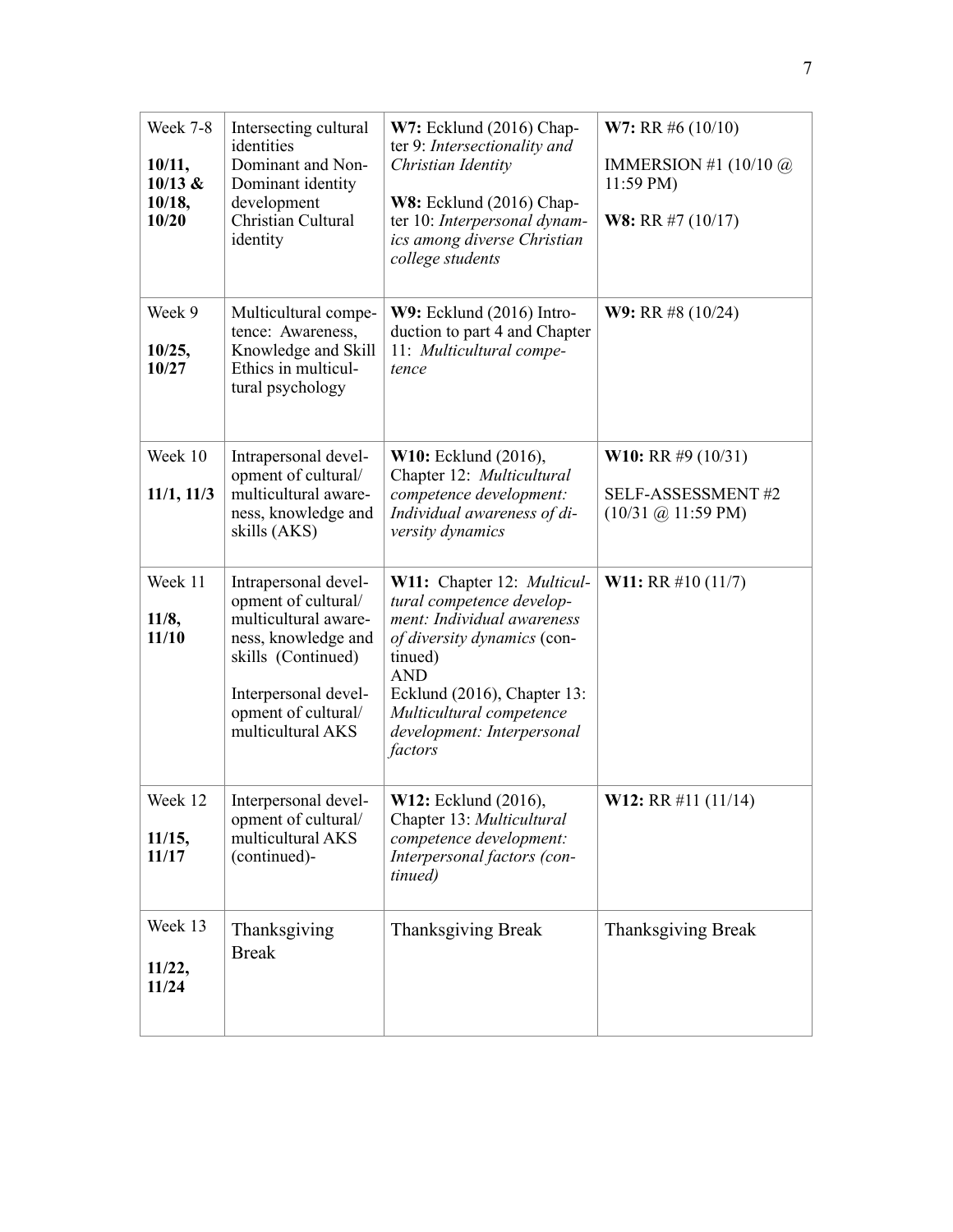| Week 14<br>11/29,<br>12/1 | Organizational cul-<br>tural competence<br>and diversity dynam-<br>ics in organizations<br>and systems | W14: Ecklund (2016) Chap-<br>ter 15: Multicultural compe-<br>tence development: Organi-<br>zational factors | W <sub>14</sub> : RR $\#12$ (11/28)<br>IMMERSION #2 $(11/28 \omega)$<br>$11:59 \text{ PM}$ |
|---------------------------|--------------------------------------------------------------------------------------------------------|-------------------------------------------------------------------------------------------------------------|--------------------------------------------------------------------------------------------|
| Week 15<br>12/6, 12/8     | <b>LGBT</b> communities<br>and LGBT Chris-<br>tians                                                    | $W15$ : Ecklund (2016) Chap-<br>ter 9: Church Segregation<br>and Integration<br>Video: 30 Days (MAYBE)      | <b>W15:</b> RR #13 (12/5)<br><b>SELF-ASSESSMENT#3</b><br>$(12/5 \omega 11:59 \text{ PM})$  |
| Week 16<br>12/13          | <b>FINALS WEEK</b>                                                                                     | <b>W16: FINALS</b>                                                                                          | W16:<br>RR #14 (12/12)<br>SELF-ASSESSMENT FI-<br>NAL $(12/12 \omega)$ 11:59 PM)            |

#### STATE AUTHORIZATION

State authorization is a formal determination by a state that Point Loma Nazarene University is approved to conduct activities regulated by that state. In certain states outside California, Point Loma Nazarene University is not authorized to enroll online (distance education) students. If a student moves to another state after admission to the program and/or enrollment in an online course, continuation within the program and/or course will depend on whether Point Loma Nazarene University is authorized to offer distance education courses in that state. It is the student's responsibility to notify the institution of any change in his or her physical location. Refer to the map on State Authorization to view which states allow online (distance education) outside of California.

#### PLNU COPYRIGHT POLICY

Point Loma Nazarene University, as a non-profit educational institution, is entitled by law to use materials protected by the US Copyright Act for classroom education. Any use of those materials outside the class may violate the law.

#### PLNU ACADEMIC HONESTY POLICY

Students should demonstrate academic honesty by doing original work and by giving appropriate credit to the ideas of others. Academic dishonesty is the act of presenting information, ideas, and/or concepts as one's own when in reality they are the results of another person's creativity and effort. A faculty member who believes a situation involving academic dishonesty has been detected may assign a failing grade for that assignment or examination, or, depending on the seriousness of the offense, for the course. Faculty should follow and students may appeal using the procedure in the university Catalog. See Academic Policies for definitions of kinds of academic dishonesty and for further policy information.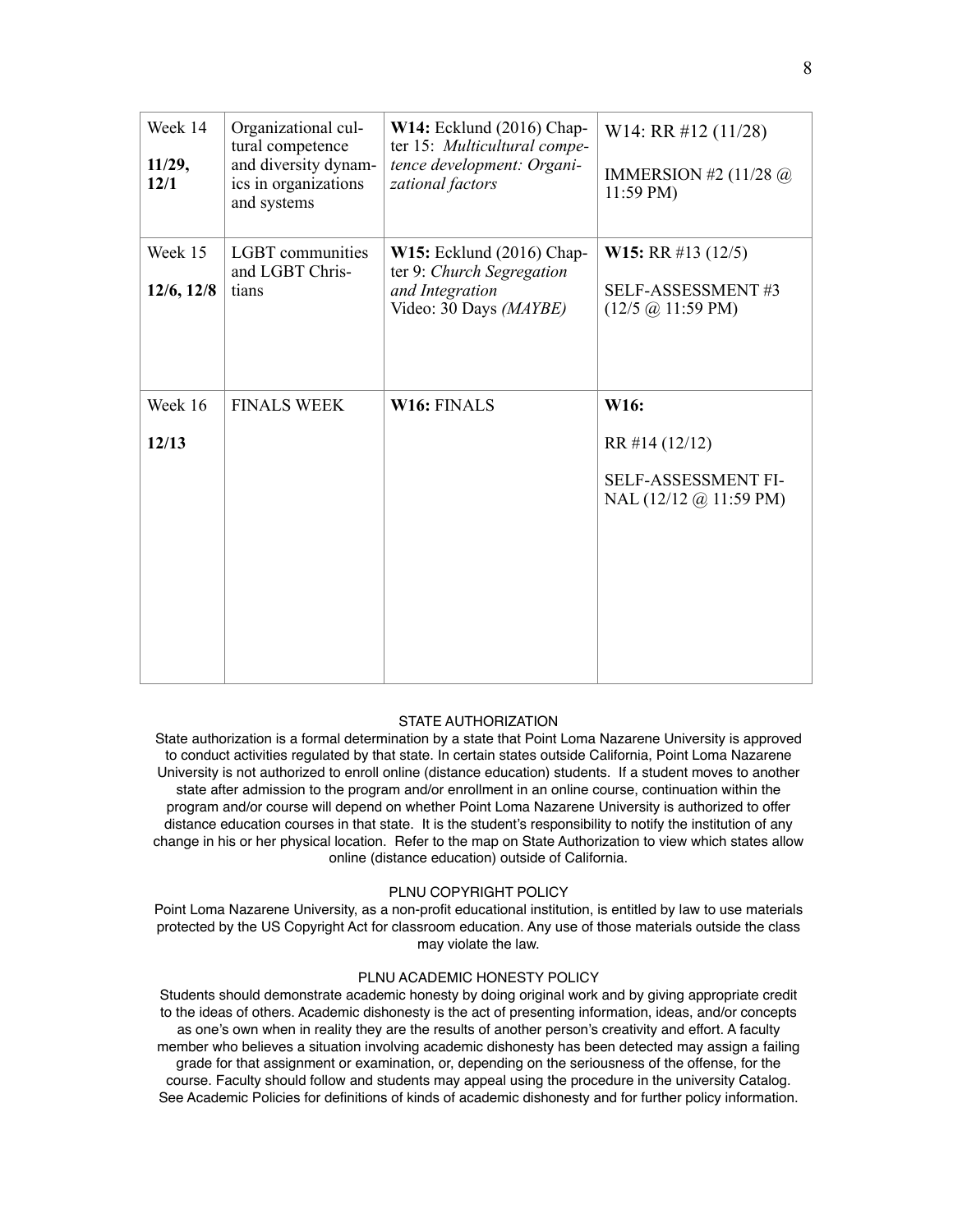### **Appendix A**

**ATTENDANCE**. Due to the course philosophy of the importance of knowing and understanding a diversity of ideas, it is essential that students attend and participate in classroom activities. Students are expected to attend all class meetings. Students will sign into class each session. Attendance at 90% of classroom time is a requirement. Attendance is factored into students grades based on the following scales:

For classes that meet 2 times a week:

- o 0-2 classes missed- no grade reduction\*
- o 3 classes missed- one grade reduction on final course grade
- o 4 classes missed- two grade reduction on final course grade
- o 5 classes missed- three grade reduction on final course grade
- o 6 classes missed- failing grade *\*Grade reduction is defined as a full letter grade (i.e. B- becomes C-)*

For classes that meet 1 time a week:

- o 0-1 classes missed- no grade reduction\*
- o 2 classes missed- one grade reduction on final course grade
- o 3 classes missed- two grade reduction on final course grade
- o 4 classes missed- three grade reduction on final course grade
- o 5 classes missed- failing grade *\*Grade reduction is defined as a full letter grade (i.e. B- becomes C-)*

 If in the event of a medical, family or personal emergency and a student misses class, exceptions to the above attendance grading system can be made *at the discretion of the instructor*, pending documentation of the emergency by an appropriate authority (physician, attorney, police, fire, etc.). Family reunions, weddings or vacations do no constitute personal or family emergency.

#### PLNU ACADEMIC ACCOMMODATIONS POLICY

While all students are expected to meet the minimum standards for completion of this course as established by the instructor, students with disabilities may require academic adjustments, modifications or auxiliary aids/services. At Point Loma Nazarene University (PLNU), these students are requested to register with the Disability Resource Center (DRC), located in the Bond Academic Center (DRC@pointloma.edu or 619-849-2486). The DRC's policies and procedures for assisting such students in the development of an appropriate academic adjustment plan (AP) allows PLNU to comply with Section 504 of the Rehabilitation Act and the Americans with Disabilities Act. Section 504 prohibits discrimination against students with special needs and guarantees all qualified students equal access to and benefits of PLNU programs and activities. After the student files the required documentation, the DRC, in conjunction with the student, will develop an AP to meet that student's specific learning needs. The DRC will thereafter email the student's AP to all faculty who teach courses in which the student is enrolled each semester. The AP must be implemented in all such courses.

If students do not wish to avail themselves of some or all of the elements of their AP in a particular course, it is the responsibility of those students to notify their professor in that course. PLNU highly recommends that DRC students speak with their professors during the first two weeks of each semester about the applicability of their AP in that particular course and/or if they do not desire to take advantage of some or all of the elements of their AP in that course.

#### USE OF TECHNOLOGY

In order to be successful in the online environment, you'll need to meet the minimum technology and system requirements; please refer to the Technology and System Requirements information. Additionally, students are required to have headphone speakers compatible with their computer available to use. If a student is in need of technological resources please contact student-tech-request@pointloma.edu.

Problems with technology do not relieve you of the responsibility of participating, turning in your assignments, or completing your class work.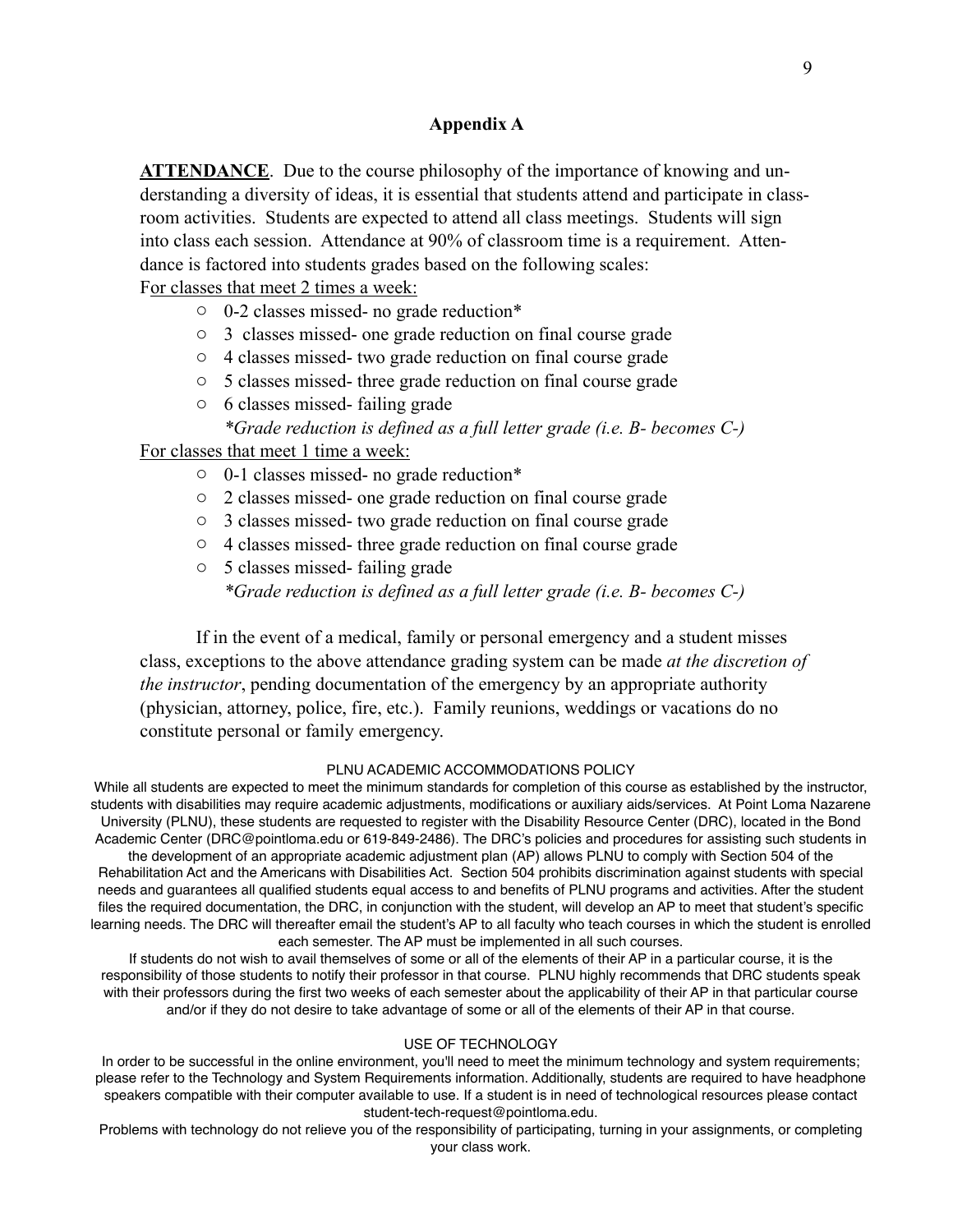## **Appendix D PSY 4090: Weekly Journal/Blog prompts**  (and assignments due) Jonathan Doctorian

| Week 1                               | No Journal                                                                                                                                                                                                                                                                                                                                                                                                                                                                                                                                                                                                                                                                                                                                                                                                                                                                                                                            |
|--------------------------------------|---------------------------------------------------------------------------------------------------------------------------------------------------------------------------------------------------------------------------------------------------------------------------------------------------------------------------------------------------------------------------------------------------------------------------------------------------------------------------------------------------------------------------------------------------------------------------------------------------------------------------------------------------------------------------------------------------------------------------------------------------------------------------------------------------------------------------------------------------------------------------------------------------------------------------------------|
| Week 2<br>Reading Re-<br>sponse $#1$ | 1. Self assessment (Choose 2 of the following):<br>Respond to the self-reflection prompts on page 32-33 of the text.<br>$\bullet$<br>Respond to the self-reflection on page 44.<br>$\bullet$<br>Respond to the self-reflection on page 57.<br>$\bullet$<br>Respond to the self-reflection on page 89.<br>$\bullet$                                                                                                                                                                                                                                                                                                                                                                                                                                                                                                                                                                                                                    |
| Week 3<br>Reading Re-<br>sponse $#2$ | 1. Self assessment (Choose 1 of the following):<br>Respond to the self-reflection on page 106 of the text.<br>Respond to the self-reflection on page 107-108.<br>$\bullet$<br>2. Reflection/application of 3 distinct constructs in reading (your narrative<br>$-NOT$ a summary of the reading)                                                                                                                                                                                                                                                                                                                                                                                                                                                                                                                                                                                                                                       |
| Week 4<br>Reading Re-<br>sponse $#3$ | 1. Self assessment (Choose 2 of the following):<br>Respond to the self-assessment on page 124-125 of the text.<br>$\bullet$<br>Respond to the self-reflection on pages 132 and 135.<br>$\bullet$<br>Respond to the self-reflection on page 136-137.<br>$\bullet$                                                                                                                                                                                                                                                                                                                                                                                                                                                                                                                                                                                                                                                                      |
| Week 5<br>Reading Re-<br>sponse #4   | 1. Self assessment:<br>Respond to the self-reflection on page 175 of the text.<br>2. Reflection/application of 3 distinct constructs in reading (your narrative<br>$-NOT$ a summary of the reading)                                                                                                                                                                                                                                                                                                                                                                                                                                                                                                                                                                                                                                                                                                                                   |
| Week 6<br>Reading Re-<br>sponse #5   | 1. Additional application prompt: Identify a reading or a lecture from an-<br>other psychology (or your major) class that you had this week. Consider<br>that reading/lecture through the lens of cultural psychology and the con-<br>structs discussed in chapters 1-4. In what ways was cultural considerations<br>incorporated in the material? If it was not, reflect on how the absence of a<br>cultural conceptualization may have affected the presentation of the materi-<br>al. Reflect on how the presence or absence of cultural consideration affects<br>the reliability, validity and applicability of the content for both majority and<br>minority group members.<br>2. Self-Assessment (Choose 1 of the following):<br>Respond to the self-reflection on page 177-178 of the text.<br>$\bullet$<br>Respond to the self-reflection on page 190<br>$\bullet$<br>Respond to the self-reflection on page 202<br>$\bullet$ |
| Week 7<br>Reading Re-<br>sponse #6   | 1. Self-Assessment (Must do the reflection/application of 3 distinct con-<br>structions in addition to choosing of the following):<br>Respond to the self-assessment(s) on page 230 and/or 243- which ever<br>apply to your primary identity(-ies).<br>Respond to the self-reflection on page 241<br>Respond to the self-reflection on page 243 or 253, which ever apply to<br>your primary identity (-ies)<br>2. Reflection/application of 3 distinct constructs in reading (your narrative<br>$-NOT$ a summary of the reading)                                                                                                                                                                                                                                                                                                                                                                                                      |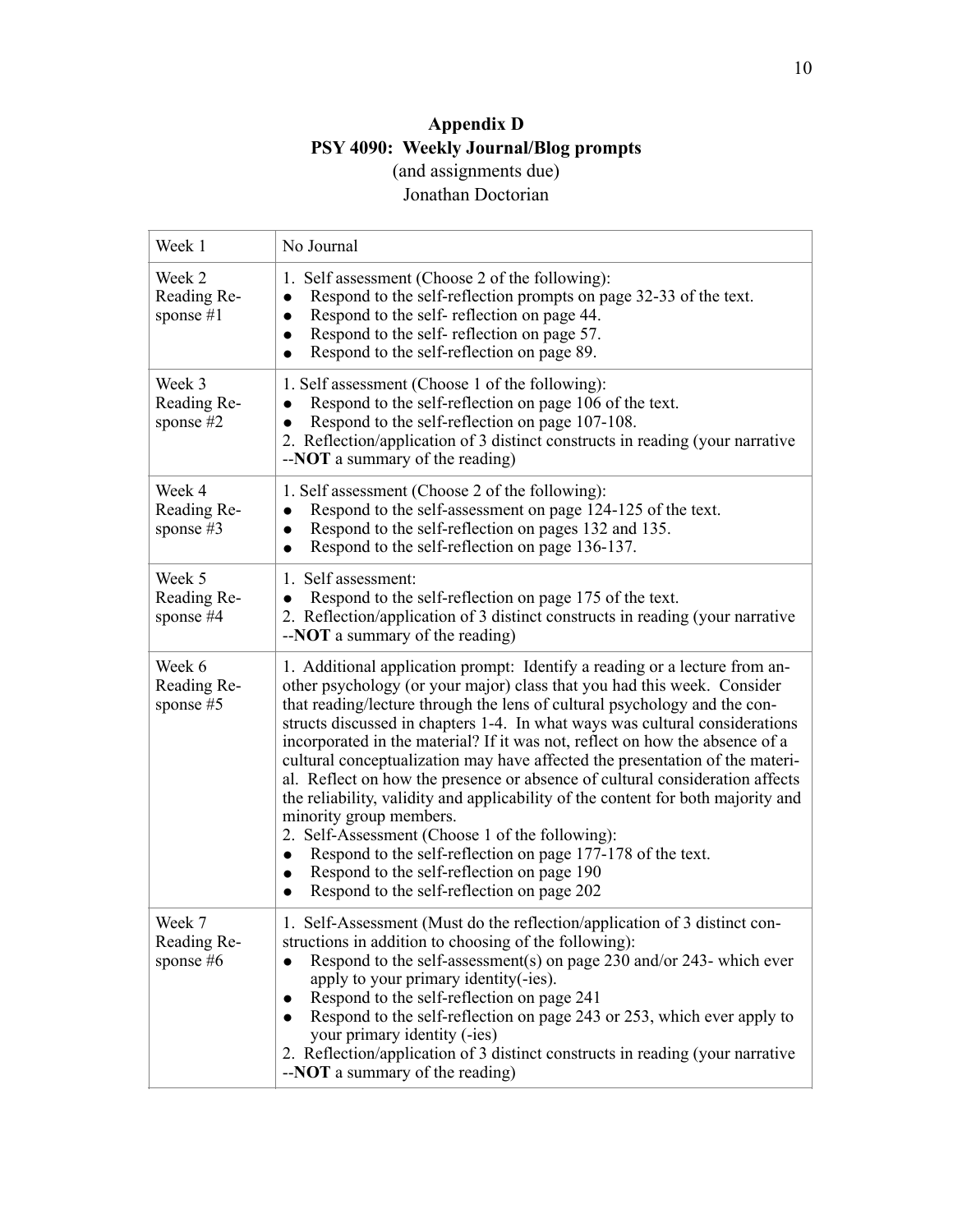| Week 8<br>Reading Re-<br>sponse #7     | 1. Additional application prompt: Identify a reading or a lecture from an-<br>other class that you had this week that is one that was outside of your major.<br>Consider that reading/lecture through the lens of cultural psychology and<br>the constructs discussed in chapters 1-4, 8-9. In what ways was cultural<br>considerations incorporated in the material? If it was not, reflect on how the<br>absence of a cultural conceptualization may have affected the presentation<br>of the material. Reflect on how the presence or absence of cultural consid-<br>eration affects the reliability, validity and applicability of the content for<br>both majority and minority group members.<br>2. Self-Assessment (Choose 1 of the following):<br>Respond to the self-reflection on page 258<br>$\bullet$<br>Respond to the self-reflection(s) on page 277 and 289 that are applica-<br>$\bullet$<br>ble to your identity. |
|----------------------------------------|------------------------------------------------------------------------------------------------------------------------------------------------------------------------------------------------------------------------------------------------------------------------------------------------------------------------------------------------------------------------------------------------------------------------------------------------------------------------------------------------------------------------------------------------------------------------------------------------------------------------------------------------------------------------------------------------------------------------------------------------------------------------------------------------------------------------------------------------------------------------------------------------------------------------------------|
| Week 9<br>Reading Re-<br>sponse #8     | 1. Self-Assessment (Choose 2 of the following):<br>Reflect on the EAC unconscious assumptions and how you have (or<br>$\bullet$<br>have not) held those assumptions in your life (see table on page<br>$306 - 307$ ).<br>Respond to the self-reflection(s) that are applicable to your identity on<br>$\bullet$<br>page 317 and/or 326-327.<br>Respond to the self-reflection on page 341 $&$ 342<br>Respond to the self-reflection on page 354-355<br>$\bullet$                                                                                                                                                                                                                                                                                                                                                                                                                                                                   |
| Week 10<br>Reading Re-<br>sponse #9    | Self-assessment (Choose 2 of the following):<br>1.<br>Respond to the spotlight on self-reflection on page 379<br>$\bullet$<br>Respond to the prompts in table 12.1 on page 393-394<br>$\bullet$<br>Respond to the self-reflection on page 401<br>$\bullet$<br>2. Reflection/application of 3 distinct constructs in reading (your narrative<br>$-NOT$ a summary of the reading)                                                                                                                                                                                                                                                                                                                                                                                                                                                                                                                                                    |
| Week 11<br>Reading Re-<br>sponse $#10$ | 1. Self-Assessment (Choose 2 of the following):<br>Respond to the self-reflection prompt on page 419.<br>$\bullet$<br>Respond to the self-reflection prompt on page 426.<br>$\bullet$<br>Respond to the self-reflection prompt on page 433<br>$\bullet$<br>2. Reflection/application of 3 distinct constructs in reading (your narrative<br>$-NOT$ a summary of the reading)                                                                                                                                                                                                                                                                                                                                                                                                                                                                                                                                                       |
| Week 12<br>Reading Re-<br>sponse #11   | 1. Self-assessment (Choose 2 of the following):<br>Respond to self-reflection on page 470, consider this mentor relation-<br>$\bullet$<br>ship and how/why you would classify the social interaction model type<br>(parallel, regressive, progressive) described in pages 478-480.<br>Complete the self-assessment on page 472- discuss your findings/ob-<br>$\bullet$<br>servations<br>Respond to self-reflection on page 485                                                                                                                                                                                                                                                                                                                                                                                                                                                                                                     |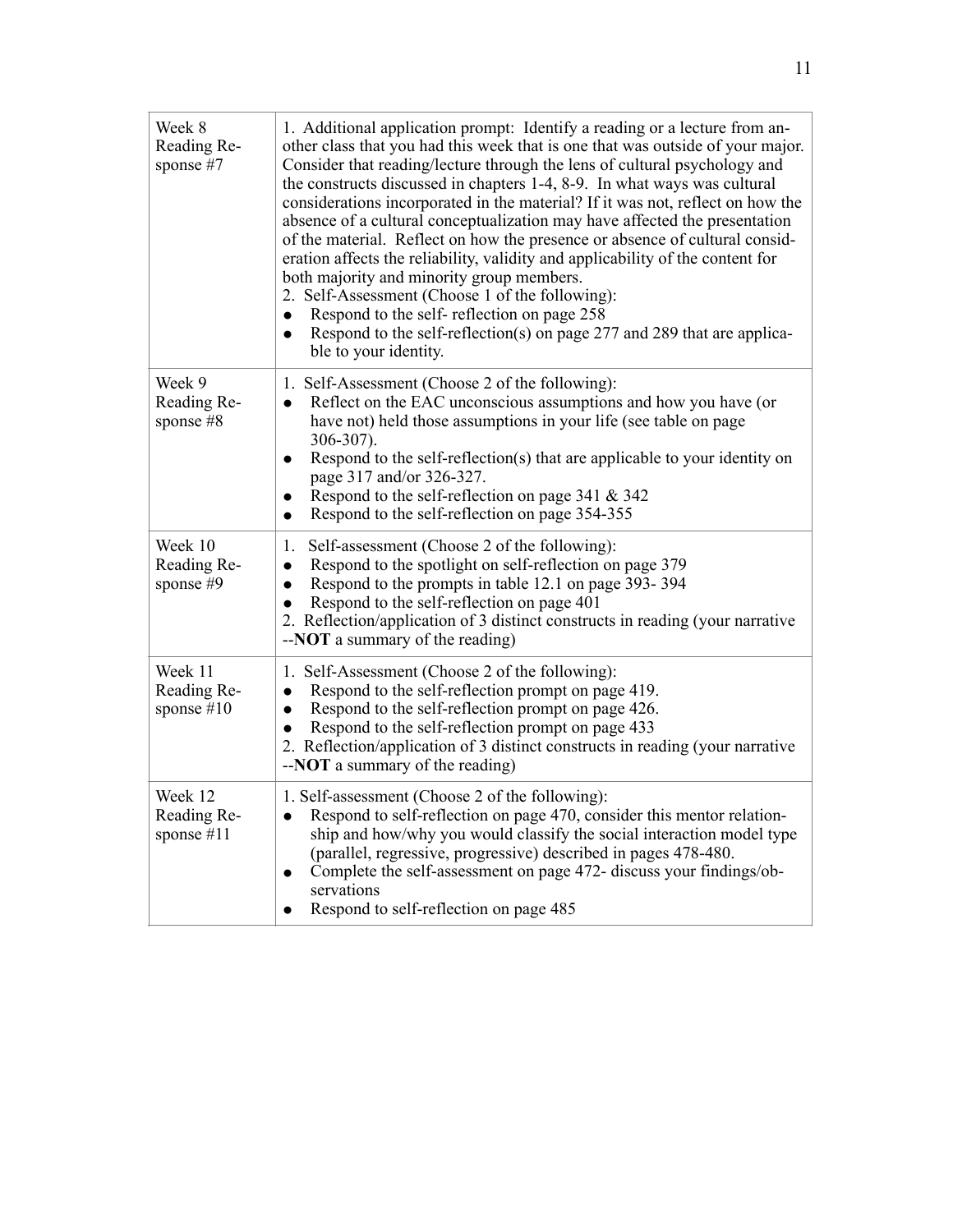| Week 14<br>Reading Re-<br>sponse $#12$ | 1. Identify a chapel experience that you had in the last week or so. Consid-<br>er chapel through the lens of cultural psychology and the constructs dis-<br>cussed in chapters 11-14. In what ways was cultural considerations incor-<br>porated in the material? If it was not, reflect on how the absence of a cultur-<br>al conceptualization may have affected the presentation of the material.<br>Reflect on how the presence or absence of cultural consideration affects the<br>reliability, validity and applicability of the content for both majority and<br>minority group members.<br>2. Reflection/application of 3 distinct constructs in reading (your narrative<br>$-NOT$ a summary of the reading) |
|----------------------------------------|-----------------------------------------------------------------------------------------------------------------------------------------------------------------------------------------------------------------------------------------------------------------------------------------------------------------------------------------------------------------------------------------------------------------------------------------------------------------------------------------------------------------------------------------------------------------------------------------------------------------------------------------------------------------------------------------------------------------------|
| Week 15<br>Reading Re-<br>sponse $#13$ | 1. Self-Assessment (Choose 3 of the following):<br>Respond to the self-reflection prompt on page 498-499<br>$\bullet$<br>Respond to the self-reflection prompt on page 502<br>$\bullet$<br>Respond to the self-reflection prompt on page 509<br>$\bullet$<br>Respond to the self-reflection prompt on page 512<br>Respond to the self-reflection prompt on page 520<br>2. Reflection/application of 3 distinct constructs in reading (your narrative<br>-- <b>NOT</b> a summary of the reading)                                                                                                                                                                                                                       |
| Week 15<br>Reading Re-<br>sponse $#14$ | 1. Self-Assessment<br>Reflect on your current perspective regarding the intersectionality of<br>$\bullet$<br>Christian and sexual minority identity. Where are you at now? Where<br>do you want to be? If you are not currently where you want to be, how<br>might you work toward getting there?<br>2. Reflection/application of 3 distinct constructs in reading (your narrative<br>--NOT a summary of the reading)                                                                                                                                                                                                                                                                                                 |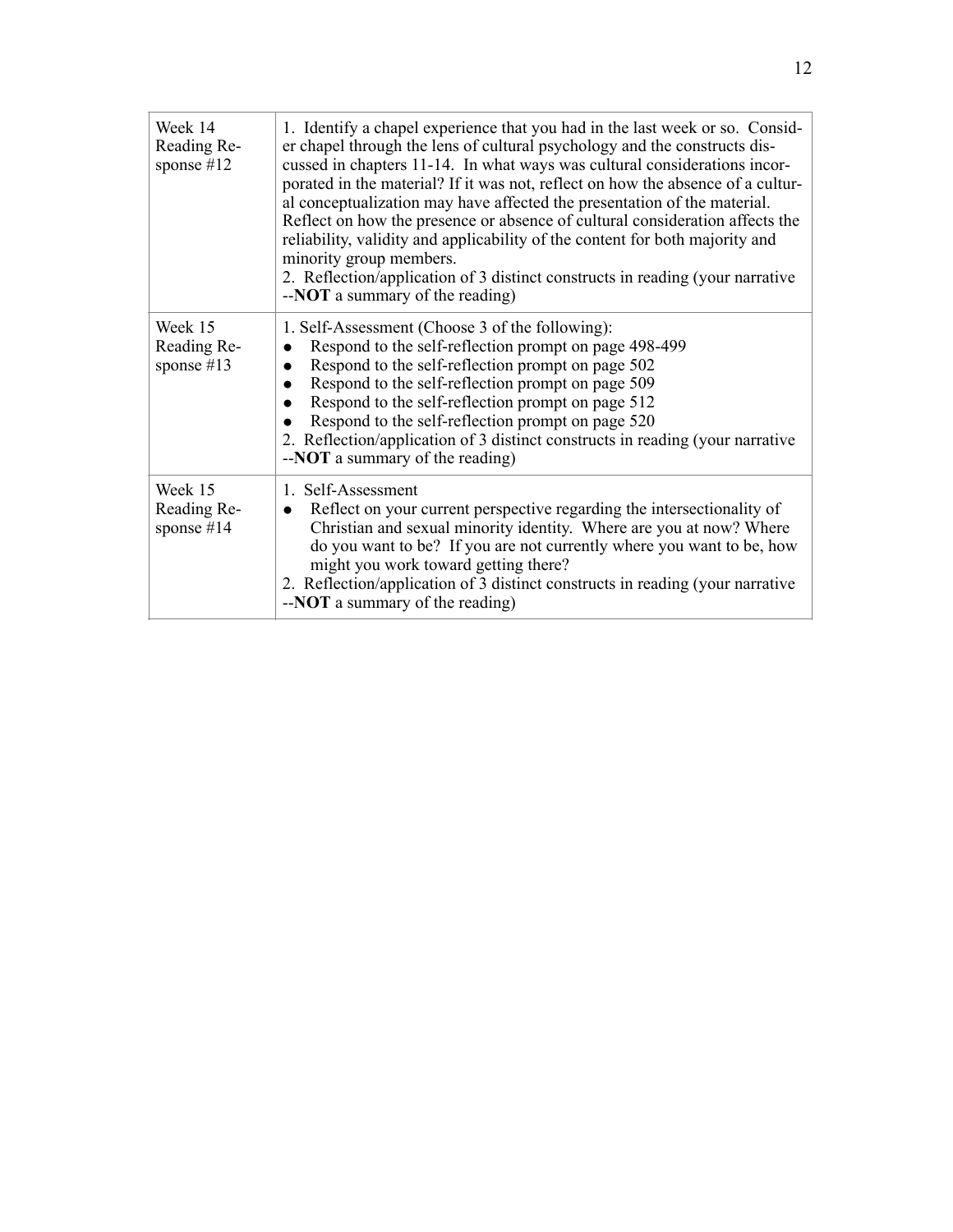## **Appendix F Self-Assessment Grading Rubric**

## **Grading of the Self Assessment will be based on the following:**

## **Self-Assessment (Part 1) - Approximately 5 pages**

| $0 \t1 \t2 \t3 \t4 \t5$            |  |  |     | Identification of primary intersecting cultural identities (CID)<br>Ethnocultural/Ethnoracial identities<br>Immigration/Enculturation/Acculturation<br>Variables that affect convergence/divergence /acculturation<br>of identities<br>Ecosystemic and socialization influences on CID<br>Fluidity or conflicting themes in intersecting identities |
|------------------------------------|--|--|-----|-----------------------------------------------------------------------------------------------------------------------------------------------------------------------------------------------------------------------------------------------------------------------------------------------------------------------------------------------------|
| $0 \t1 \t2 \t3 \t4 \t5$<br>tures   |  |  |     | <b>Primary cultural values, beliefs, behaviors of 1 or 2 Primary cul-</b>                                                                                                                                                                                                                                                                           |
|                                    |  |  |     | (e.g. individualism/collectivism, gender, marriage/family, motiva-<br>tion/agency, cognition/communication, time orientation/ambiguity<br>orientation, power/authority orientation, in-group/out-group orien-<br>tation, human nature, creativity, etc).                                                                                            |
| $0 \t1 \t2 \t3 \t4 \t5$<br>lusion, |  |  |     | Interpersonal orientations in diverse social interactions (e.g. col-                                                                                                                                                                                                                                                                                |
|                                    |  |  |     | biases, dominance patterns)<br>Ethnocentrism/SDO/Hierarchies<br>5 D's of Difference, 3 S's of similarities<br>Contextually situated power, privilege, oppression, biases, mi-<br>croaggressions                                                                                                                                                     |
| $0 \t1 \t2 \t3 \t4 \t5$            |  |  |     | Grammar                                                                                                                                                                                                                                                                                                                                             |
|                                    |  |  |     | APA style writing<br>Inclusion of course constructs                                                                                                                                                                                                                                                                                                 |
|                                    |  |  |     | Weekly prompts reviewed/revised/updated                                                                                                                                                                                                                                                                                                             |
|                                    |  |  |     | <b>Self-Assessment (Part 2) - Approximately 5 pages</b>                                                                                                                                                                                                                                                                                             |
| 0 2 4 6 8                          |  |  | -10 | Identity development (Dominant or Non-Dominant and intersec-<br>tional)<br>Developmental status and Cultural coping strategies<br>Diversity discomfort management dynamics/patterns<br>Intersectional dynamics<br>Vulnerabilities in discomfort                                                                                                     |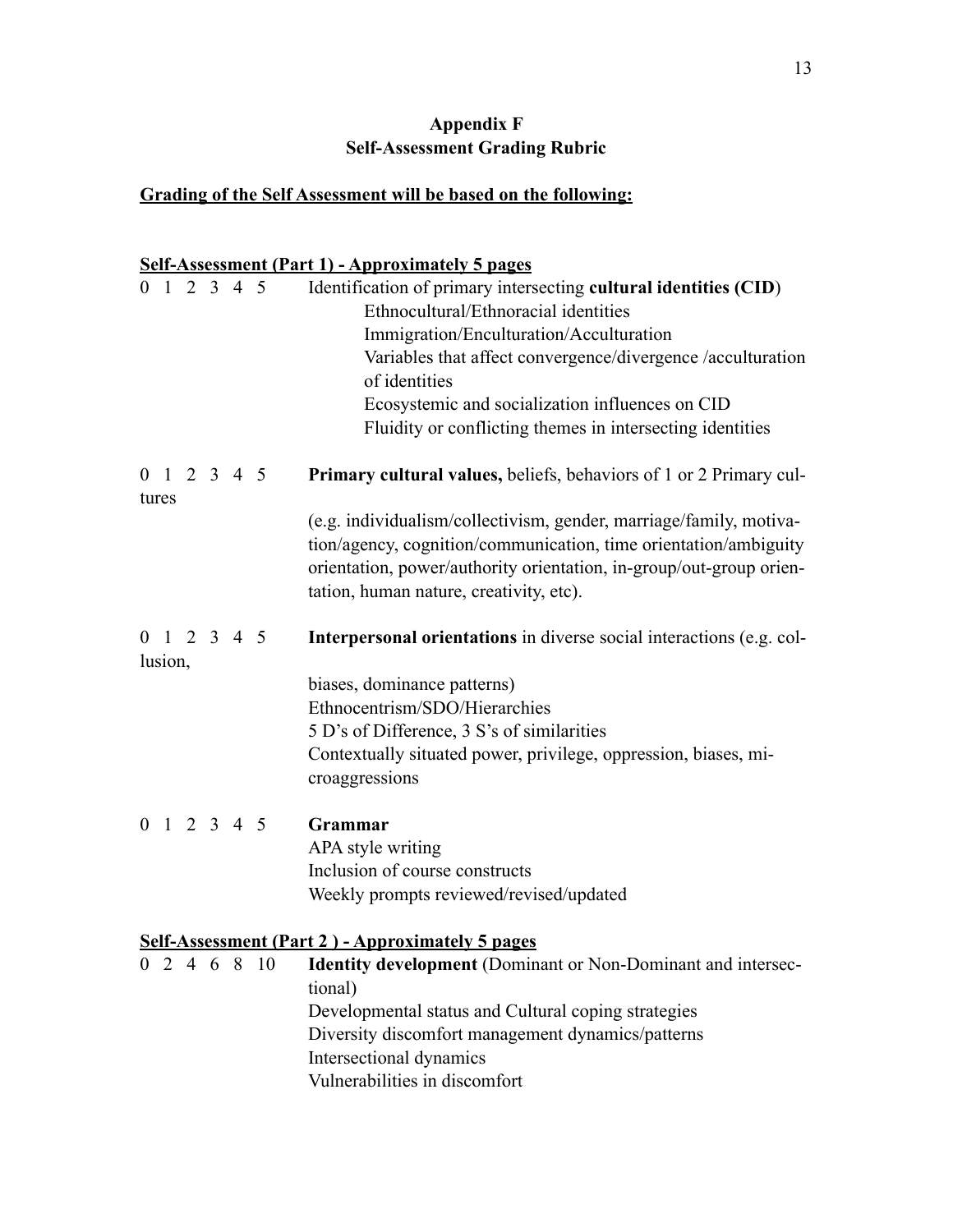### 0 2 4 6 8 10 **Grammar**

 APA style writing Inclusion of course constructs Weekly prompts reviewed/revised/updated

### **Competence assessment (Part 3) - Approximately 5 pages**

0 1 2 3 4 5 **Awareness and attitudes (values)** Self aware of diversity dynamics (reactivity, intention, motive, competence) Aware of values that suppress interest in diversity Aware of tokenism, silencing, singling out, complacency Aware of perceptual variance, experiential variance, engagement orientation variance **Plan for growth (be specific)** 0 1 2 3 4 5 **Knowledge** Communication expectations/variances across groups Impact of social priorities/social solidarity across groups Impact of Individualism/collectivism, interesting SES patterns across groups Cultural distrust across groups Cultural knowledge of own and other groups, of systems impact on diverse groups, of social justice concerns for diverse groups Patterns in intersecting identities across groups

Multicultural leadership and organizational development

## **Plan for growth (be specific)**

## 0 1 2 3 4 5 **Skill**

Cultural humility, rapport, trust, relationship building skills (Describe your evidence) Inclusivity, reconciliation, ally/advocate skills (Describe your evidence) Power balancing, anti-bias skills (Describe your evidence) Leadership, community and organizational advancement skills (Describe your evidence) **Plan for growth (be specific)** 

0 1 2 3 4 5 **Summative self-reflection analysis** regarding self awareness, self-development and changes during the course of the semester indicates critical self reflection.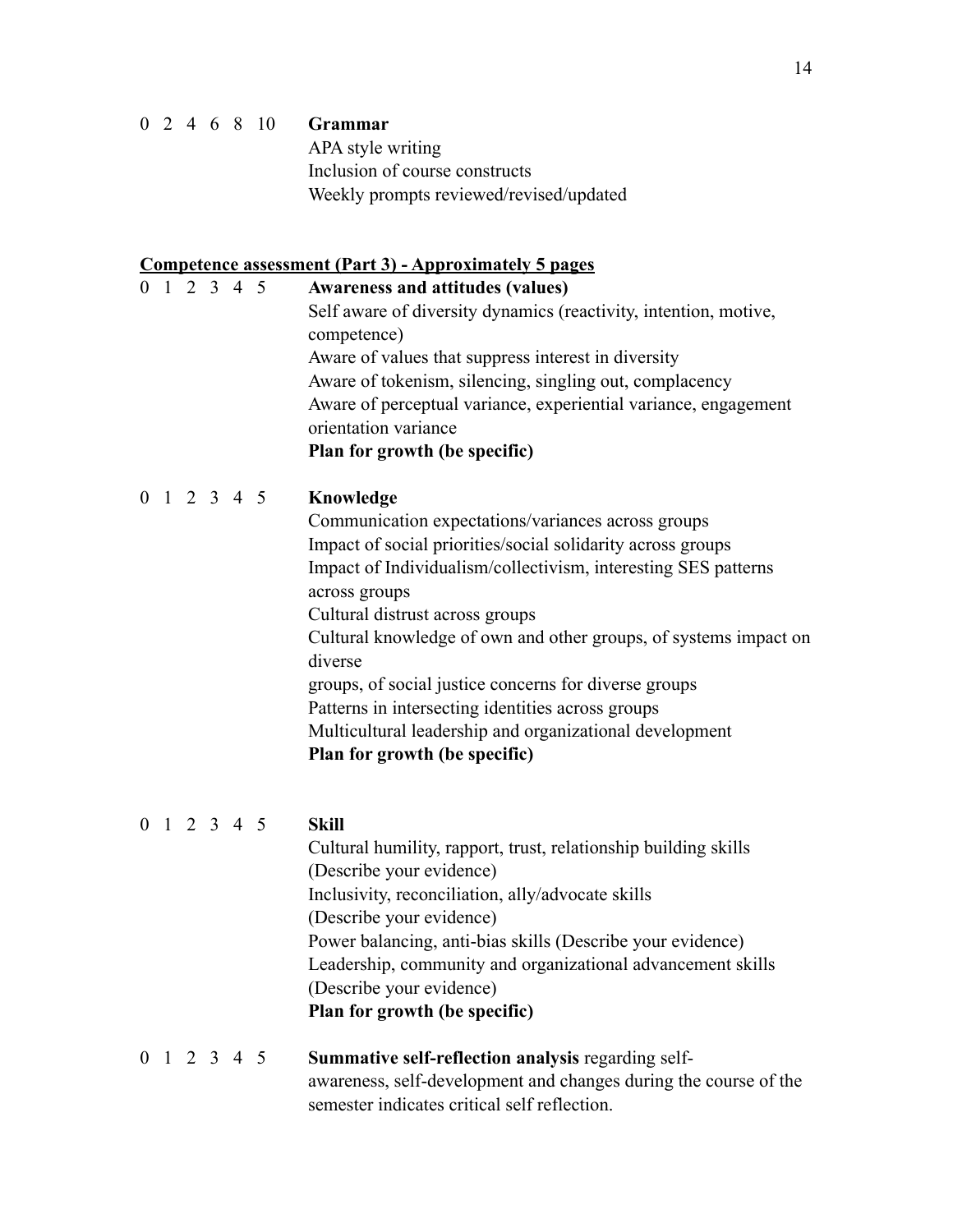0 1 2 3 4 5 **Grammar** APA style writing Inclusion of course constructs Weekly prompts reviewed/revised/updated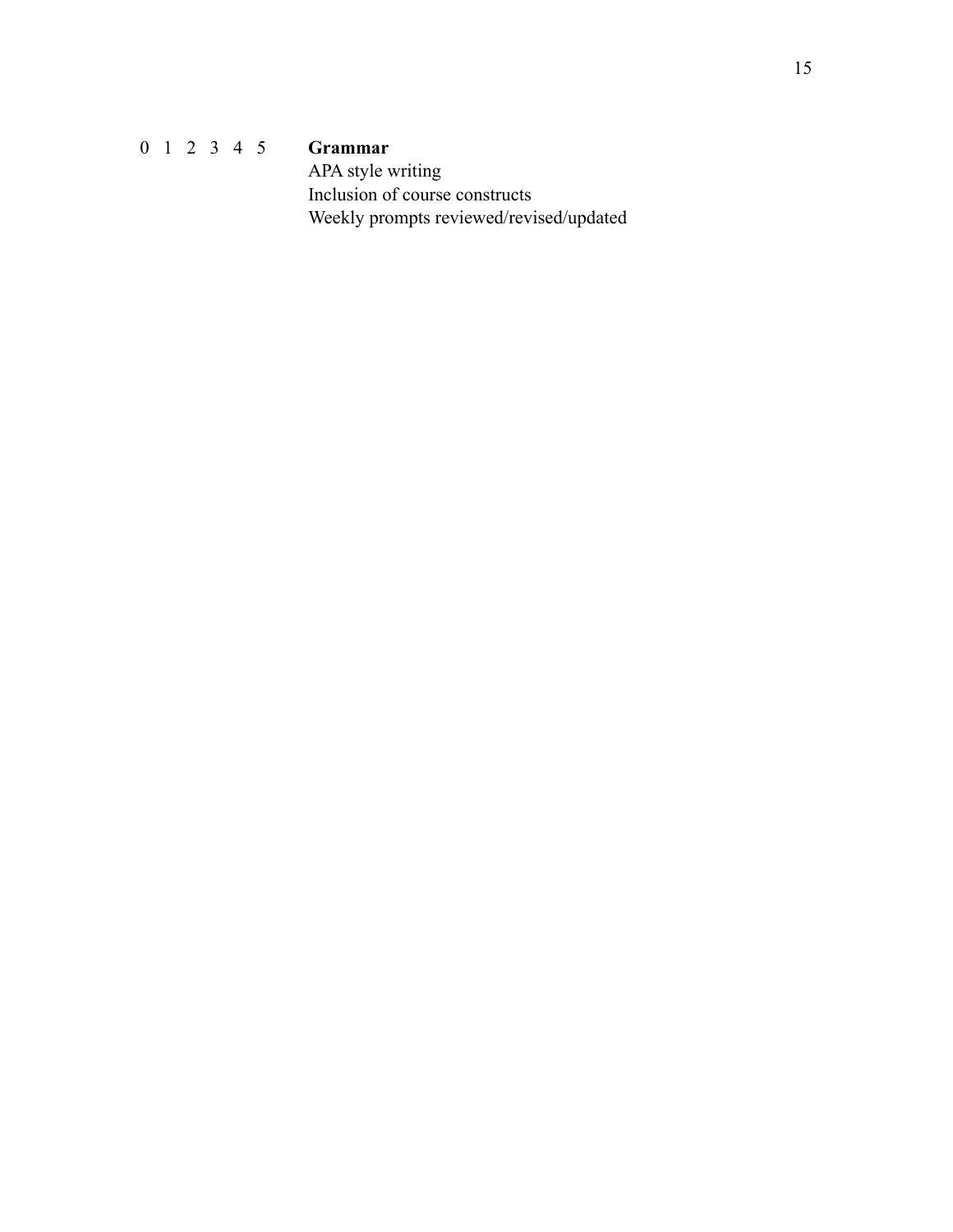| Yes $(4)$<br>No(0)  | Clear indicator that student participated in specified event (make sure you spec-<br>ify in each paper what event you attended). Provide supporting evidence of<br>attendance (i.e. church bulletin, admission stub).       |
|---------------------|-----------------------------------------------------------------------------------------------------------------------------------------------------------------------------------------------------------------------------|
| $0 \t 1 \t 2$       | APA style/formatting of paper with 5 cited (distinct) constructs from the read-<br>ing assignments.                                                                                                                         |
| $0 \t1 \t2 \t3$     | Clear application of learning from the course content (reading and lecture) to<br>the experience using the constructs in accurate way.                                                                                      |
| $0 \t1 \t2 \t3$     | Clearly demonstrates how participation in the event enhanced understanding of<br>how the cultural group (values, norms, traditions, collective experiences, etc)<br>identity impacts/affects the psychology of its members? |
| $1 \quad 2 \quad 3$ | Clearly demonstrates how the experience enhanced understanding of own psy-<br>chological and cultural identity?                                                                                                             |

## **Grading of the immersion experience and papers will be based on the following:**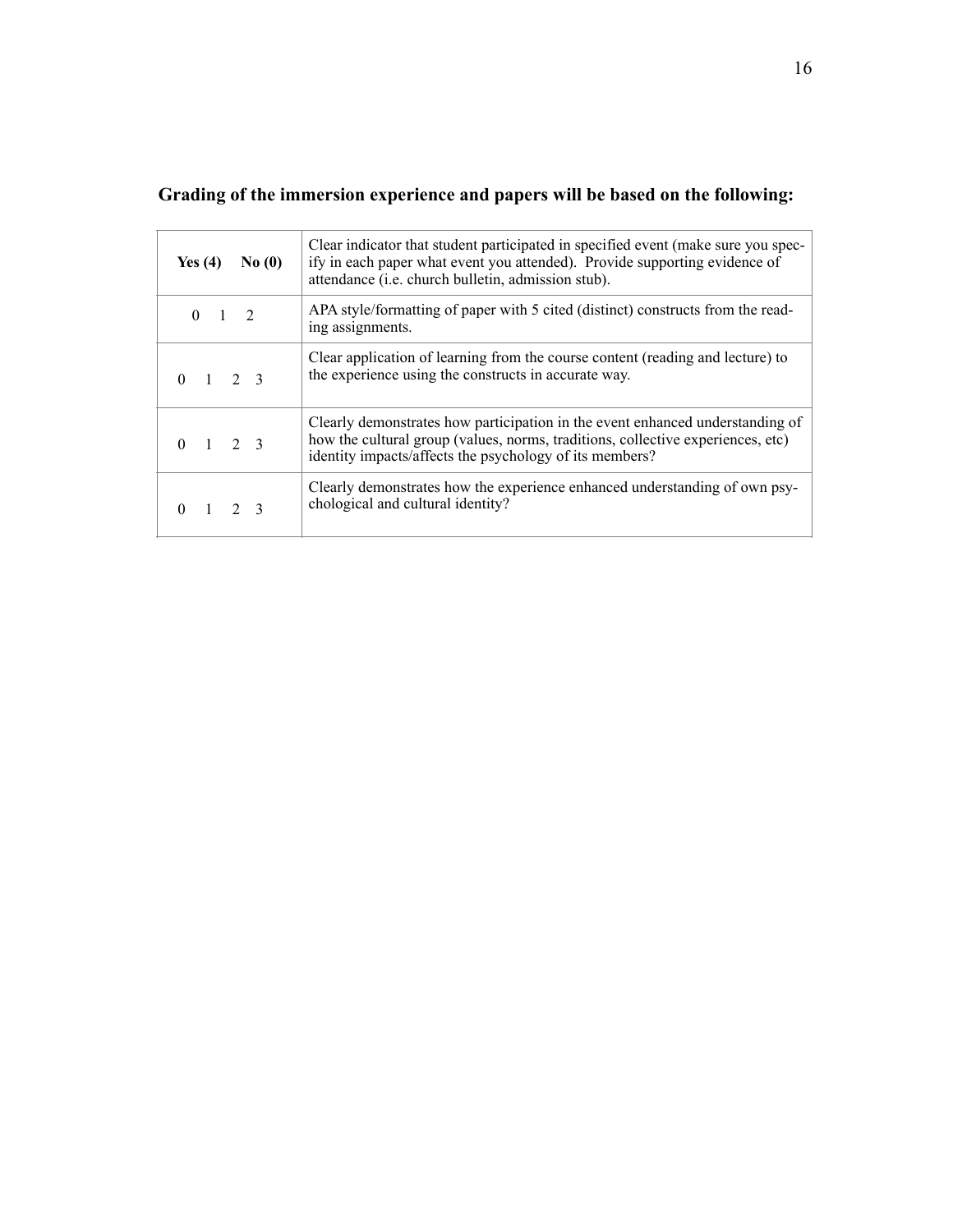## **Appendix I Cross Cultural immersion and exposure experience opportunities**  PSYC 4090: Special Studies in Psychology - Multicultural Psychology Immersion and exposure experience opportunities

The faith community continues to be one of the most segregated communities in our society. If you are blessed to attend a multicultural/multiethnic faith community, that is wonderful. However, your faith community experience is an exception. Finding a primarily monocultural/monoethnic faith community will not be difficult. Examples of potential faith groups includes: African American churches, Chinese Churches, Latino Churches, Coptic Churches, etc. You are not required to attend a worship service that is of a different FAITH than your own, only a different ethnic/cultural group than your own. With that in mind, remember that there are many denominations of the Christian faith. If you have never attended Mass, consider a Catholic service (within one of the diverse ethnic groups discussed above). Again, you are welcome to stay with your own denomination, but encouraged to consider trying an immersion/exposure experience that you would not ordinarily be exposed to. **Regardless of the denomination attended, it MUST be of a different ethnoracial group than your own and neither a predominantly white church nor a multi-ethnic church.**

 Your small group is welcome to attend large community functions as a group (i.e. museums, mega-churches). Your small group should break into dyads to attend any smaller churches.

To make the most of these immersion experiences, you are encouraged to engage with people in attendance at the events and build relationships. Be respectful and polite and once rapport is established, most people are willing to teach those who wish to learn (i.e. answer genuine, respectful questions). If you are invited to stay for a meal or socialization period, I would recommend doing so. It will enhance your learning experience.

 The focus of these immersion experiences is to begin to build your own cultural competence in terms of enhancing your own self awareness as a cultural psychological being, to begin increasing your awareness and knowledge of other cultural groups and how the cultural context influences individual and group psychology, as well as to enhance your skills in relating with people from distinct cultural backgrounds.

### **Worship center immersion experiences:**

Examples of potential faith groups includes: African American churches, Chinese Churches, Latino Churches, Russian Churches, Coptic Churches, etc. You are not required to attend a worship service that is of a different FAITH than your own, only a different ethnic/cultural group than your own (and is NOT Euro-American dominant). With that in mind, remember that there are many denominations of the Christian faith. Con-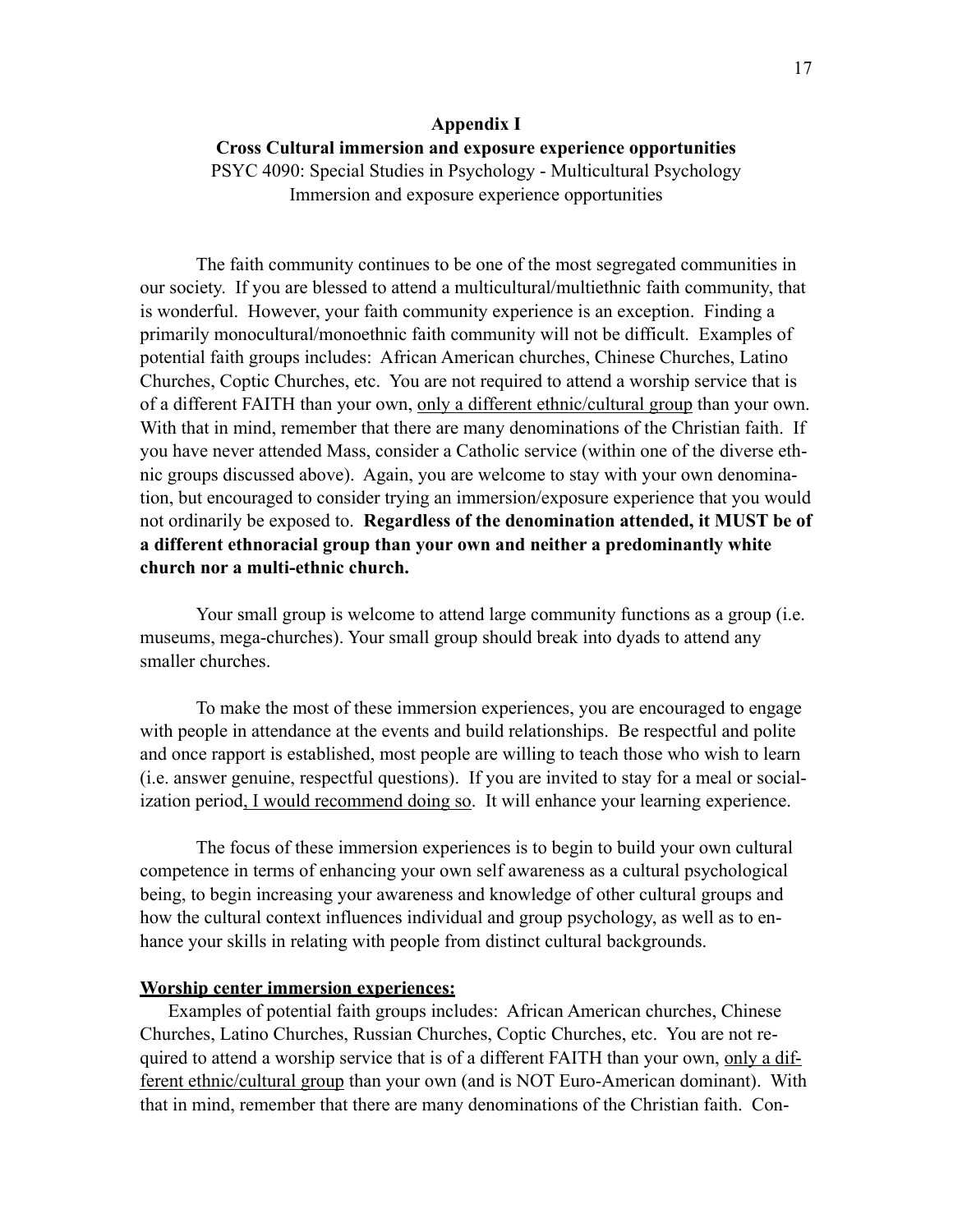sider attending a Greek, Russian or Coptic Orthodox church, if you have never attended Mass, consider a Catholic service (within one of the diverse ethnic groups discussed above). Again, you are welcome to stay with your own denomination, but encouraged to consider trying an immersion/exposure experience that you would not ordinarily be exposed to.

For example: <http://www.la-archdiocese.org/org/oem/Pages/Liturgies.aspx> <http://www.la-archdiocese.org/Pages/Parishes/EasternCatholicParishes.aspx>

 The LA Archdiocese links here will give you a listing of locations for catholic mass of many cultural and linguistic groups!

 You may also chose to participate in a LGBT Christian community faith center, for example, the Metropolitan community church in LA, at: 4953 Franklin Ave, Los Angeles, CA 90027; <http://www.mccla.org/index.html>.

 With that said, if you are interested, you are welcome to also use this as an opportunity to attend services at worship centers of a different faith than your own. For example, if you identify as Christian, you may consider attending a Jewish Synagogue (there are several denominations of Judaism),a Mosque or a Temple. Los Angeles has the second largest Jewish community in the U.S. The link below will help you find a synagogue that you may be interested in attending: [http://www.prolades.com/glama/la5co07/](http://www.prolades.com/glama/la5co07/jewish_community.htm) jewish community.htm

 Due to the current pandemic and the alterations to normality, it is not expected for these to be done in-person. While in-person immersions should be prioritized and attempted, if you are unable to find a location to visit physically, digital alternatives are acceptable if first cleared by the professor. Alternatives will not be accepted if asked within two weeks of the due date. **For Immersion #1, please present your alternative before 9/27. For Immersion #2, please present your alternative before 11/15.**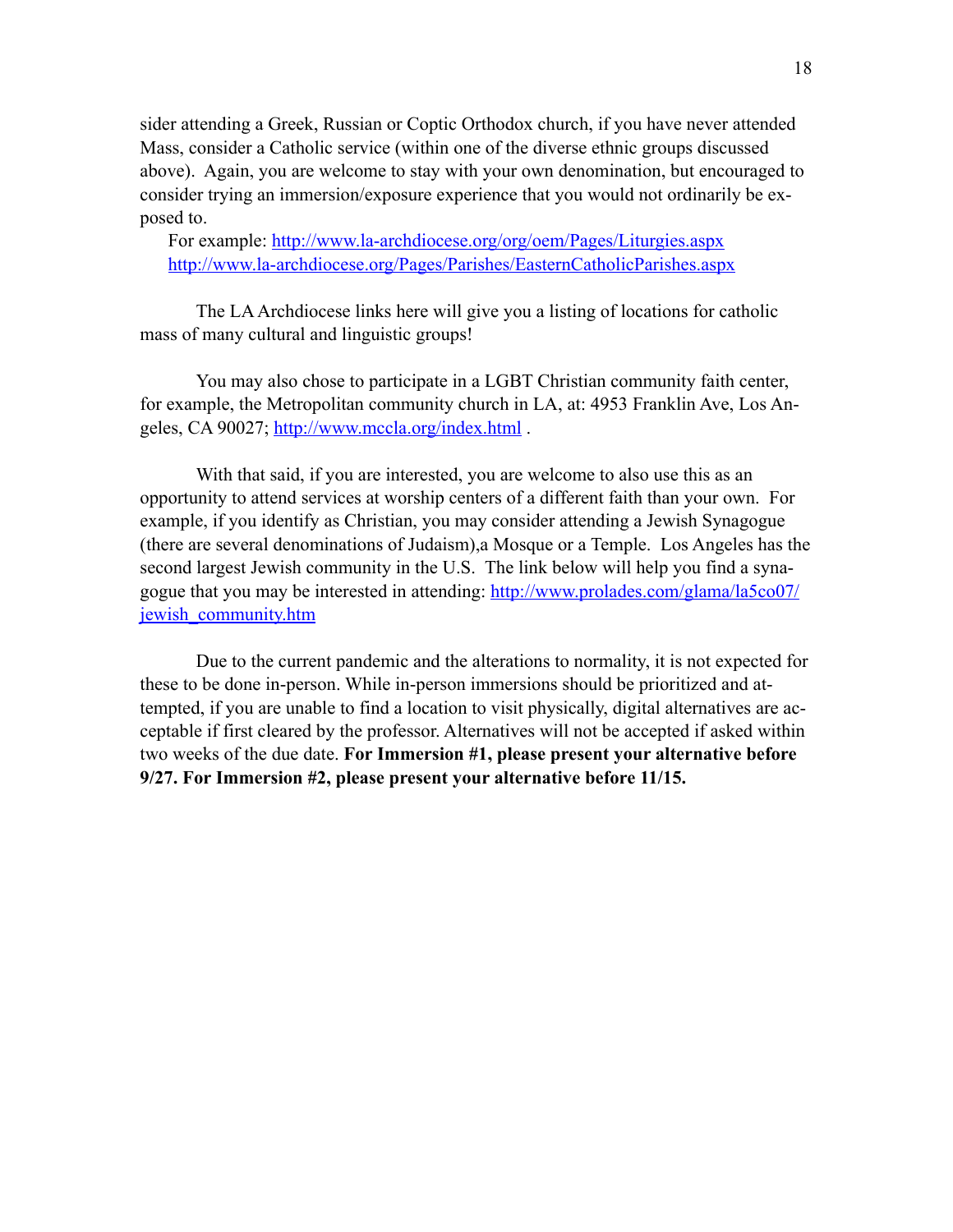## APPENDIX X

## Additional information

**Pedagogical philosophy:** The philosophy of this course is based on the professor's beliefs about learning in general, human relationships and psychology. It is the belief of this instructor that:

- Learning should be engaging, active, fun, and interesting
- Within the context of learning, diversity is valued, respected and sought to be understood
- Learning is collaborative and reciprocal *"Each of us has a spark of life in side us, and our highest endeavor ought* 
	- *to be to set off that spark in one another" -Kenny Ausubel*
- The value of a learning experience is under one's own control
- Learning is a life long endeavor that grows out of a value system that prioritizes personal growth and education

It is also the belief of this professor that successful education depends on the presence of certain personal and interpersonal values, including:

- Respect
	- o *"Respect depends on reciprocity" Proverb of Africa*
- When understanding people and their context, seeking out and building from strengths is the most efficacious guiding philosophy.
- Cooperation
- Accountability and responsibility
- Integrity
- Diversity
	- o When working with people, seeking out an understanding of the diversity of their experience is essential.

It is the belief of this professor that when studying psychology there is a fundamental complementarity between the knowledge gained from the study of the science of psychology and they study of God's word. God has revealed himself to us through Scripture and through Nature. Through the process of discovery (inquiry, exploration, investigation and study) we can come to know the science of Psychology, God's creation and God in a more holistic and non-conflicted way. To do so, however, I believe we must challenge our own thoughts in order to better understand our beliefs and how they relate to the psychological theory or practice under consideration. This will include the examination of intrapersonal, interpersonal, social and cultural dimensions of the self and society.

## **Method of instruction**

Involvement and learning in the course will be facilitated by means of: Lecture, discussion, in class assignments, video review and application/discussion, assigned reading and written assignments. Students are responsible for monitoring the course material provid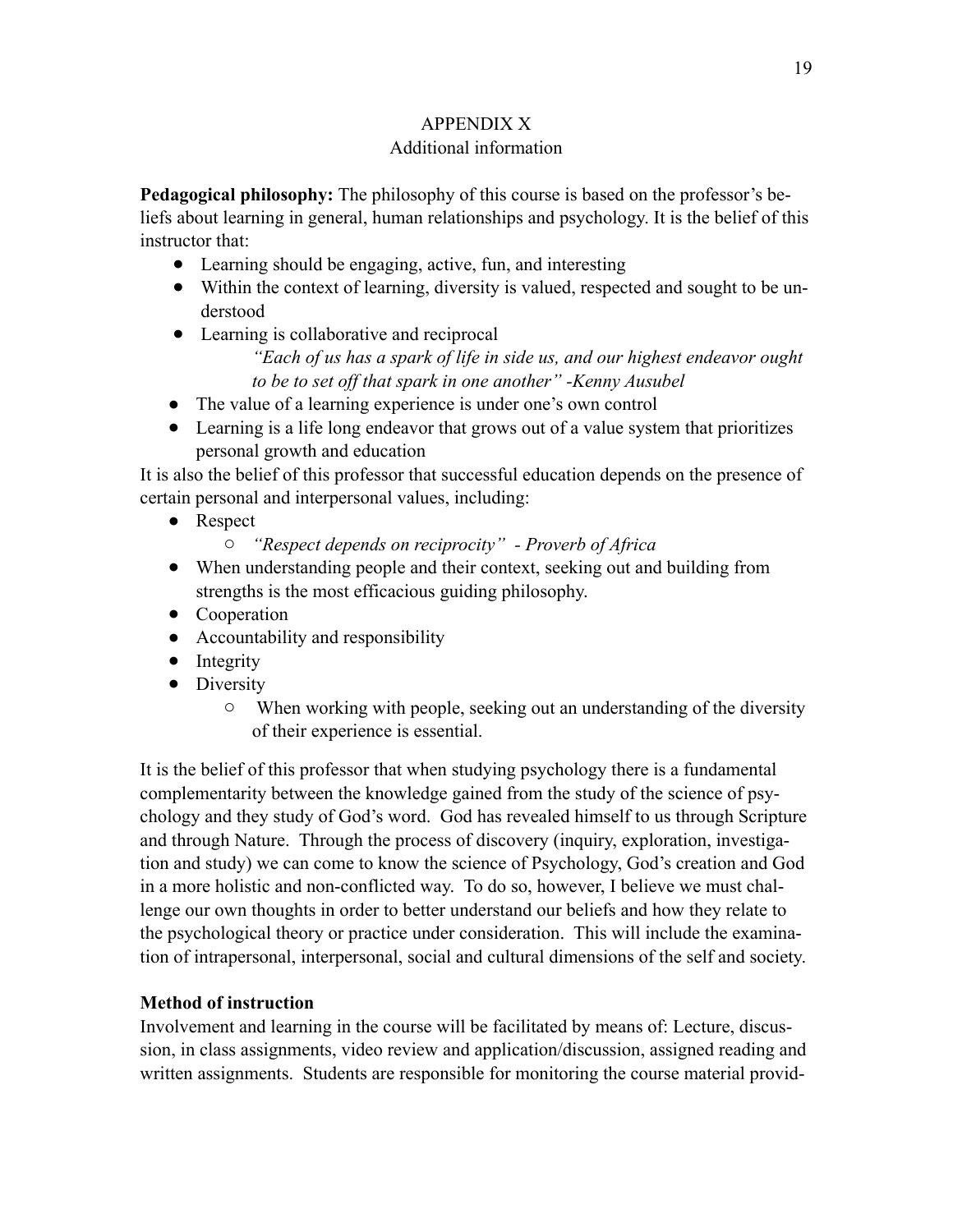ed on Sakai. Communication from the professor to the class as a whole may occur through this means.

*Students are required to submit papers in APA style and formatting.* The department has adopted a required text for all students:

 American Psychological Association (2010). Publication Manual of the American Psychological Association (6th ed.). Washington D.C.: Author.

Students also encouraged to utilize web resources for formatting and writing your APA style paper. Examples of web resources include:

 <http://www.apastyle.org/learn/tutorials/basics-tutorial.aspx> <http://www.uwsp.edu/psych/apa4b.html> <http://www.psywww.com/resource/apacrib.html> <http://www.wooster.edu/psychology/apa-crib.html>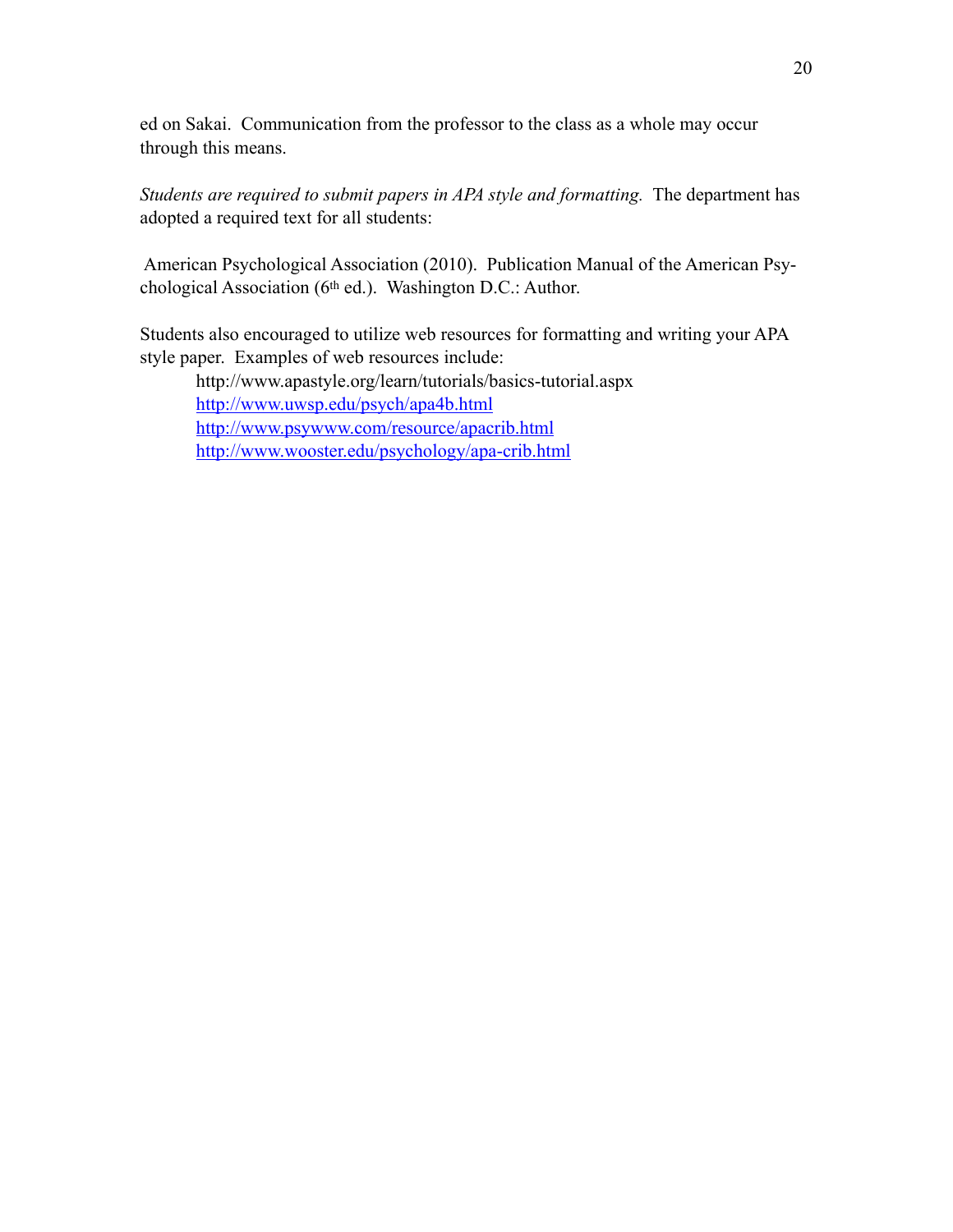### References

Abramson, P.R., & Pinkerton, S.D. (2008). Is homosexual a noun? In K.E. Rosenblum, & T.C. Travis (Eds.), *The meaning of difference* (5th ed.)(pp. 155-158). New York: Mc-Graw-Hill.

Allen, B.J. (2009). Social class matters. In A. Ferber, C.M. Jiménez, A.O. Herrera & D.R. Samuels (Eds.), *The matrix reader: Examining the dynamics of oppression and privilege* (pp. 61-77). New York: McGraw-Hill.

Ayvazian, A. (2009). Interrupting the cycle of oppression: The role of allies as agents of change. In A.Ferber, C.M. Jiménez, A.O. Herrera & D.R. Samuels (Eds.), *The matrixreader: Examining the dynamics of oppression and privilege* (pp. 612-616). New York:McGraw-Hill.

Bailey, A. (2009). Privilege: Expanding on Marilyn Frye's "Oppression". In A.Ferber, C.M. Jiménez, A.O. Herrera & D.R. Samuels (Eds.), *The matrix reader: Examining the dynamics of oppression and privilege* (pp. 165-175). New York: McGraw-Hill.

Barone, C. (2009). Bringing classism into the race and gender picture. In A. Ferber, C.M. Jiménez, A.O.Herrera & D.R. Samuels (Eds.), *The matrix reader: Examining the dynamics of oppression and privilege* (pp. 77-93). New York: McGraw-Hill.

Crowfoot, J.E. & Chesler, M.A. (1996). White men's roles in multicultural coalitions. In B.P.Bowser &R.G. Hunt (Eds.), *Impacts of racism on white Americans* (2nd ed.) (pp. 202-229). Thousand Oaks, CA: Sage.

DeYoung, C.P. (1995). *Coming together.* Valley Forge, PA: Judson Press.

- Chapter 2 *Jesus Christ: Culturally Human, Inclusively Divine*
- Chapter 5 *No Justice, No Peace*

Eidelson & Eidelson, 2003. Dangerous ideas: Five beliefs that propel groups toward conflict. American Psychologist V. 58 (3) 182-192.

Ferber, A.L. (2009). Constructing identities and examining intersections. In A. Ferber, C.M., Jiménez, A.O. Herrera & D.R. Samuels (Eds.), *The matrix Reader: Examining the dynamics of oppression and privilege* (pp. 7-16). New York: McGraw-Hill.

Fitzgerald, B.K. (2008). The opportunity for a college education: Real promise or hollow rhetoric?. In K.E. Rosenblum, & T.C. Travis (Eds.), *The meaning of difference* (5th ed.*)*(pp. 306-312). New York: McGraw-Hill.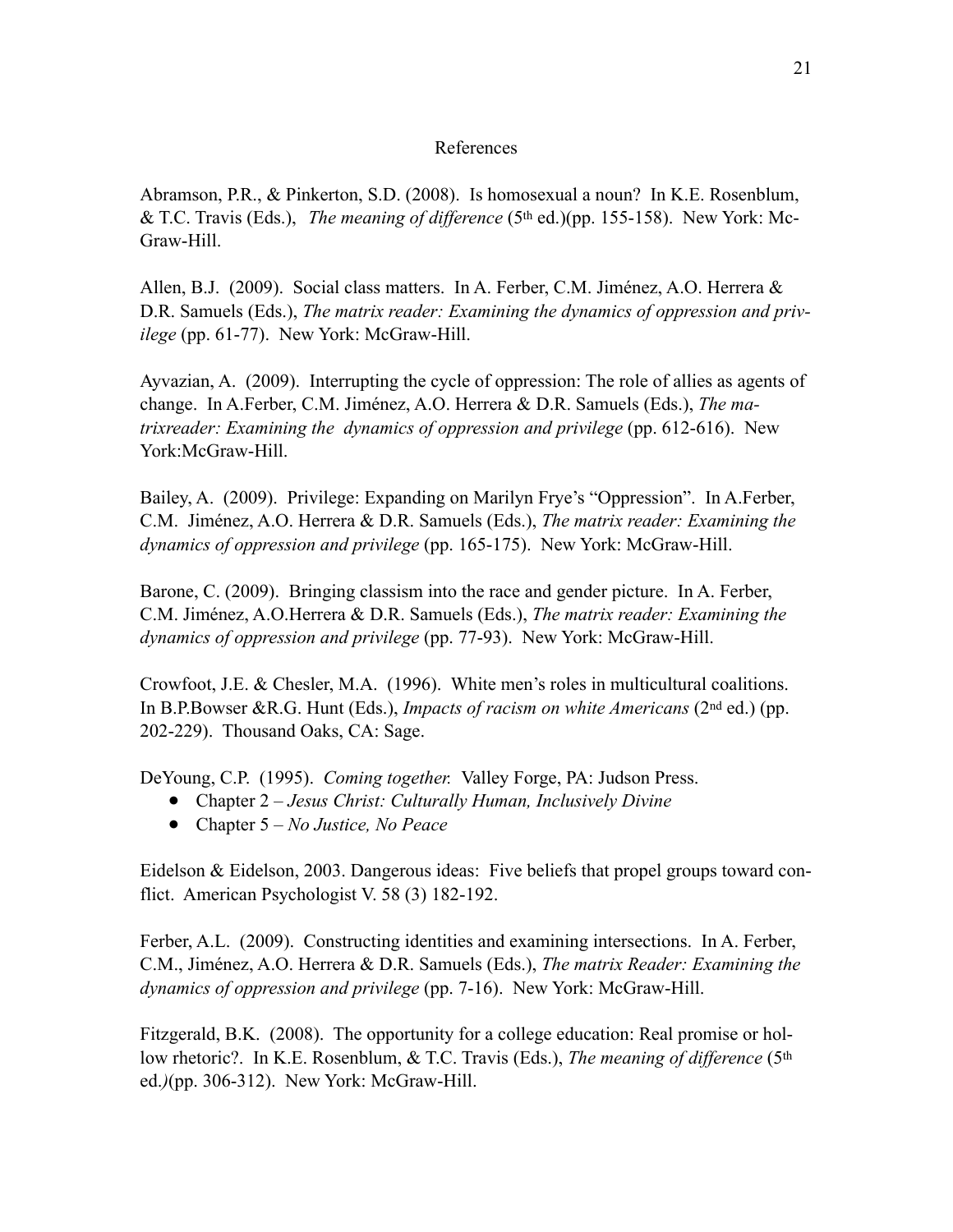Frankenberg, R. (2008). Whiteness as an "unmarked" cultural category. In K.E. Rosenblum, & T.C. Travis (Eds.), *The meaning of difference* (5th ed.*)*(pp. 81-87). New York: McGraw-Hill.

Gelder, L.V. (1993). Marriage as a restricted club. In V. Cyrus (Ed.), *Experiencing race, class,and gender in the United States* (pp. 301-304). Mountain View, CA: Mayfield.

Glatzer, H. (1995). What we can learn from Hawaii. In R. Holeton (Ed.), *Encountering cultures: Reading and writing in a changing world* (2nd ed.)(pp. 243-247). Englewood Cliffs, NJ: Prentice-Hall.

Goleman, D. (1993). Psychologists find ways to break racism's hold. In V. Cyrus (Ed.), *Experiencing race, class, and gender in the United States* (pp. 404-407). MountainView, CA: Mayfield.

Gunther, G. (1993). Freedom for the thought we hate. In V. Cyrus (Ed.), *Experiencing race,class, and gender in the United States* (pp. 411-414). Mountain View, CA: Mayfield.

Jensen, R. (2009). White privilege shapes the U.S.: Affirmative action for whites is a fact of life. In A. Ferber, C.M. Jiménez, A.O. Herrera & D.R. Samuels (Eds.), *The matrix reader: Examining the dynamics of oppression and privilege* (pp. 612-616). New York: McGraw-Hill.

Johnson, A.G. (2008). What can we do? Becoming part of the solution. In K.E. Rosenblum, & T.C. Travis (Eds.), *The meaning of difference* (5th ed.*)*(pp. 485-491). New York: McGraw-Hill.

Kimbrell, A. (1993). A manifesto for men. In V. Cyrus (Ed.), *Experiencing race, class and gender in the United States* (pp. 393-396). Mountain View, CA: Mayfield.

Kovattana, A. (1995). Ten good reasons to be a lesbian. In R. Holeton (Ed.), *Encounter*ing cultures: Reading and writing in a changing world (2<sup>nd</sup> ed.)(pp. 356-357). Englewood Cliffs, NJ: Prentice-Hall.

Lake, R. (2009). An Indian father's plea. In A.Ferber, C.m. Jiménez, A.O.Herrera & D.R. Samuels (Eds.), *The matrix reader: Examining the dynamics of oppression and privilege* (pp. 609-611). New York: McGraw-Hill.

Laslett, M. (1993). Inter-racial violence: Conflicts of class and culture. In V. Cyrus (Ed.), *Experiencing race, class, and gender in the United States* (pp. 361-366). Mountain View, CA: Mayfield.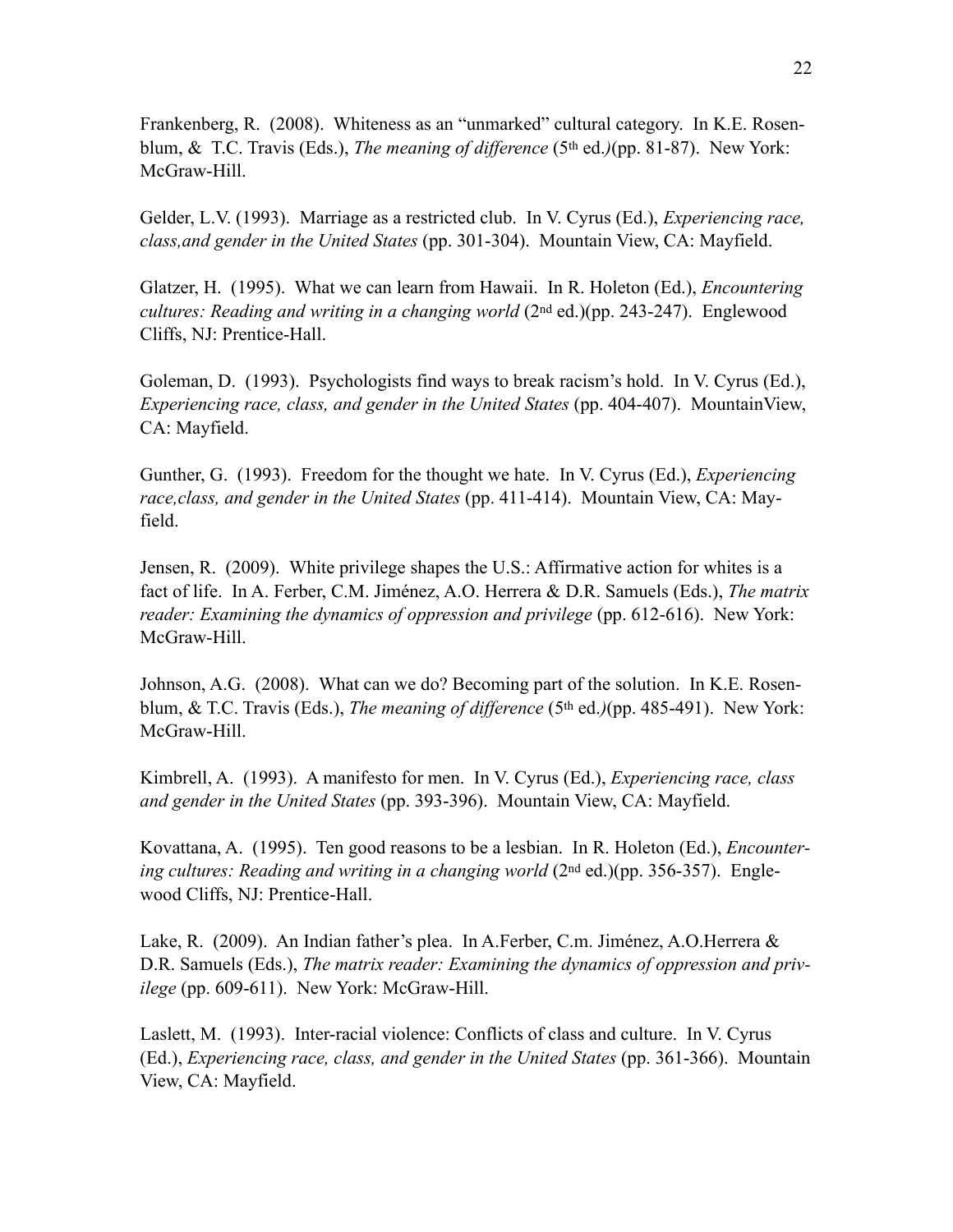Madrid, A. (1993). Diversity and its discontents. In V. Cyrus (Ed.), *Experiencing race, class, and gender in the United States* (pp. 381-386). Mountain View, CA: Mayfield.

Malamud, B. (1993). The jewbird. In V. Cyrus (Ed.), *Experiencing race, class, and gender in the United States* (pp. 175-180). Mountain View, CA: Mayfield.

Mantsios, G. (2009). Media magic: Making class invisible. In A.Ferber, C.m. Jiménez,A.O.Herrera & D.R. Samuels (Eds.), *The matrix reader: Examining the dynamics of oppression and privilege* (pp. 510-516). New York: McGraw-Hill.

Markus, H.R. & Conner, A. (2013). Clash! Eight cultural conflicts that make us who we are. New York: Hudson Street Press.

Mio, J.S., Barker, L.A., & Tumambing, J.S. (2009). *Multicultural psychology: Understanding our diverse communities* (2nd ed.)*.* New York: McGraw-Hill.

- *Chapter 1 What is Multicultural Psychology?*
- *Chapter 2 Multicultural Issues Involving Research and Testing*
- *Chapter 5 Immigrants, Refugees, and the Acculturation Process*
- *Chapter 10 Where Do We Go From Here? Building Multicultural Competence*

Moser, B. (2009). Holy war. In A. Ferber, C.M. Jiménez, A.O. Herrera & D.R. Samuels (Eds.), *The matrix reader: Examining the dynamics of oppression and privilege* (pp. 543- 548). New York: McGraw-Hill.

Myers, K.A. (2008). Racetalk: Bridging boundaries. In K.E. Rosenblum, & T.C. Travis (Eds.), *The meaning of difference* (5th ed.*)*(pp. 491-500). New York: Mc-Graw-Hill.

Navarro, S.A. (2009). Las mujeres invisibles/the invisible women. In A.Ferber, C.m. Jiménez, A.O.Herrera & D.R. Samuels (Eds.), *The matrix reader: Examining the dynamics of oppression and privilege* (pp. 568-576). New York: McGraw-Hill.

Nodi, S.R. (2008). Proud to wear my hijab. In K.E. Rosenblum, & T.C.Travis (Eds.), *The meaning of difference* (5<sup>th</sup> ed.) (pp. 268-269). NewYork: McGraw-Hill.

Nydell, M.K. (1995). Beliefs and values in the Arab world. In R. Holeton (Ed.), *Encountering cultures: Reading and writing in a changing world* (2<sup>nd ed.)(pp. 445-453).</sup> Englewood Cliffs, NJ: Prentice-Hall.

Rizvi, H. (2008, March 11). IPSNews. Retrieved March 13, 2008, from [http://www.ip](http://www.ipsnews.net/news.asp?idnews=41556)[snews.net/news.asp?idnews=41556](http://www.ipsnews.net/news.asp?idnews=41556)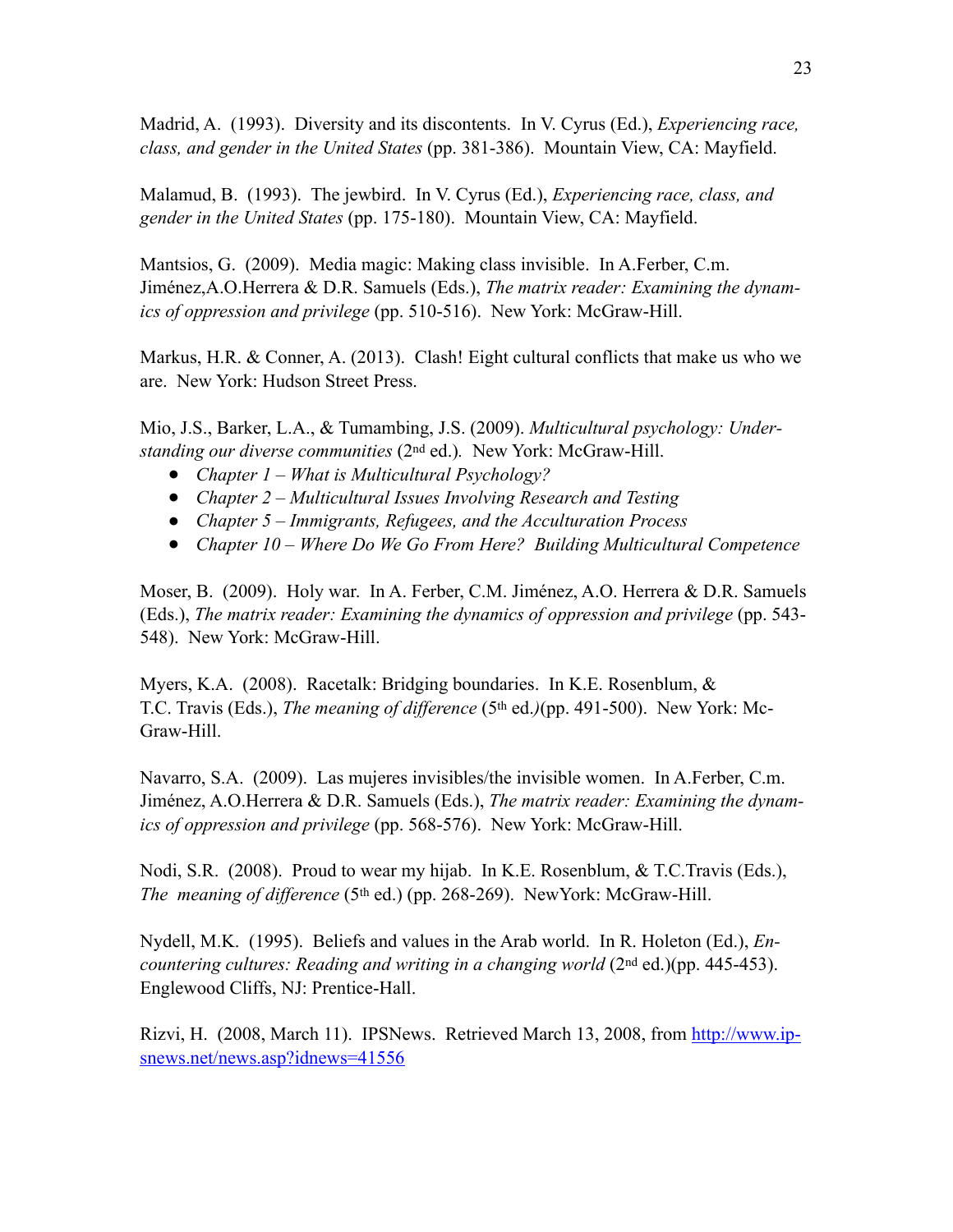Rose, L.R. (1996). White identity and counseling white allies about racism. In B.P. Bowser & R.G. Hunt (Eds.), *Impacts of racism on white Americans* (2nd ed.) (pp. 24-47). Thousand Oaks, CA: Sage.

Rosser, P. (2009). Too many women in college?. In A. Ferber, C.M. Jiménez, A.O. Herrera & D.R. Samuels (Eds.), *The matrix reader: Examining the dynamics of oppression and privilege* (pp. 552-555). New York: McGraw-Hill.

Ryan, K. (1993). Resistance to change. In V. Cyrus (Ed.), *Experiencing race, class, and gender in the United States* (pp. 400-404). Mountain View, CA: Mayfield.

Stepp, L.S. (2008). Anit-gay slurs common at the school: A lesson in cruelty. In K.E. Rosenblum, & T.C.Travis (Eds.), *The meaning of difference* (5<sup>th</sup> ed.) (pp. 282-284). New York: McGraw-Hill.

Tantranon-Saur, A. (1995). What's behind the "Asian mask"?. In R. Holeton (Ed.), *Encountering cultures: Reading and writing in a changing world* (2<sup>nd</sup> ed.)(pp. 248-254). Englewood Cliffs, NJ: Prentice-Hall.

Tatum, B.D. (2008). "Why are all the black kids sitting together in the cafeteria?". In K.E. Rosenblum, & T.C. Travis (Eds.), *The meaning of difference* (5th ed.*)*(pp. 228-237). New York: McGraw-Hill.

Waller, J. (1998). *Face to face: The changing face of racism across America.* New York: Insight Books.

- Chapter 6 *The Changing Face of Racism in America*
- Chapter 7 *Modern Racism Unmasked*

Wu, F. (2008). The model minority: Asian American "success" as a race relations failure. In K.E. Rosenblum, & T.C. Travis (Eds.), *The meaning of difference* (5th ed.*)*(pp. 426-434). New York: McGraw-Hill.

 Anderson, D.A. (2007). Gracism: The art of inclusion. Downers Grove, Ill: Intervarsity press. (Chapter 3)

Deymaz, M. & Li, H. (2010). Ethnic blends: Mixing diversity into your local church. Grand Rapids, MI: Zondervan. (Chapters 1 and 4)

DeYoung, C.P. (2009). Coming together in the  $21<sup>st</sup>$  century: The bibles message in an age of diversity. Valley Forge, PA: Judson Press. (Chapter 5).

DeYoung, C.P., Emerson, M.O., Yancey, G. & Kim, K.C. (2003). United by faith: The multiracial congregation as an aswer to the problem of race. New York: Oxford Press. (Chapters 6-8)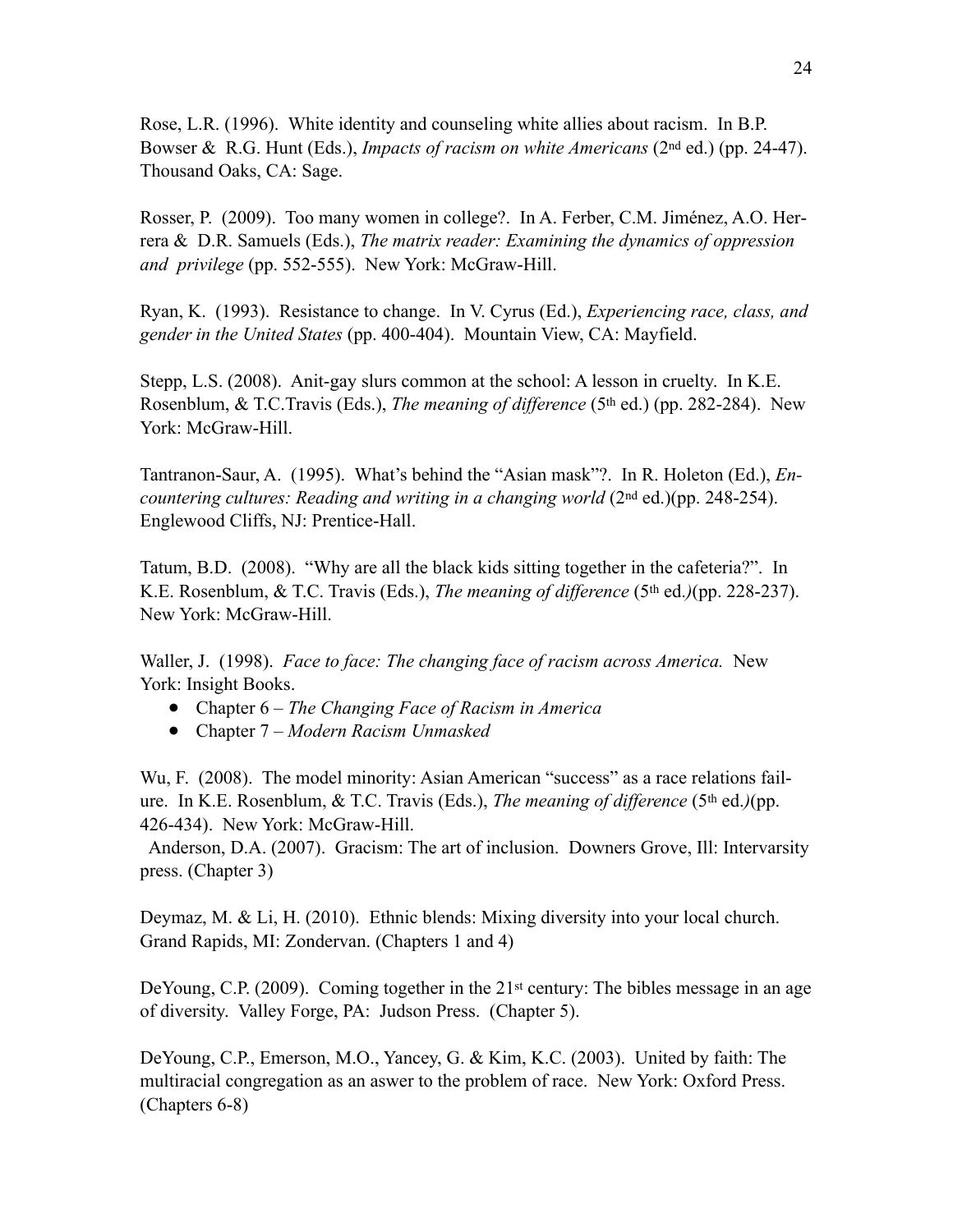Dresser, N. (1996). Multicultural Manners. New York: Wylie. (Chapter 2)

Ecklund, K. (2012). Intersectionality of identity in children: A case study. *Professional psychology: Research and practice, re (*3), 256-264.

Ecklund, K. & Johnson, B. (2007). The Impact of a Culture-Sensitive Intake Assessment on the treatment of a Depressed Biracial Child. *Clinical case studies, 6* (6) 468-482.

Emerson, M.O. & Smith, C. (2000). Divided by faith: Evangelical religion and the problem of race in America. (Chapter 5)

Ferber, A.L. (2009). Constructing identities and examining intersections. *In Ferber, A., Jimenez, C.M., Herrera, A., Sameuls, D.R. The Matrix reader: examining the dynamics of oppression and privilege, pp. 7-15.* Boston: McGraw Hill.

Garcia-Coll, C. & Kerivan-Marks, A. (2012). The immigrant paradox in children and adolescents: Is becoming American a developmental risk? Washington, D.C.: American Psychological Association (Chapter 1 & 5)

Manistos, G. (2009). Media magic: Making class invisible. *In Ferber, A., Jimenez, C.M., Herrera, A., Sameuls, D.R. The Matrix reader: examining the dynamics of oppression and privilege, pp. 510-515.* Boston: McGraw Hill.

Markus, H.R. & Conner, A. (2013). Clash! Eight cultural conflicts that make us who we are. New York: Hudson Street Press.

McIntosh, P. (1997). White Privilege: Unpacking the invisible knapsack. In *Rosenblum, K.E. & Travis, T.M.C. (Eds.) The meaning of difference (5th ed.), pp. 368-371.* Boston: McGraw Hill.

Robinson-Wood, T.L. (2009). The convergence of race, ethnicity and gender: Multiple identities in counseling. New Jersey: Pearson Publishing. (Chapter 5, 6, 9)

Rochlin, M. (1997). The heterosexual questionnaire. In *Rosenblum, K.E. & Travis, T.M.C. (Eds.) The meaning of difference (5th ed.), pp. 175-176.* Boston: McGraw Hill.

Rosser, P. (2009). Too many women in college? *In Ferber, A., Jimenez, C.M., Herrera, A., Sameuls, D.R. The Matrix reader: examining the dynamics of oppression and privilege, pp. 7-15.* Boston: McGraw Hill.

Schwarzbaum, S.E. & Thomas, A.J. (2008). Dimensions of multicultural counseling. Thousand Oaks, CA: Sage Publishers. (Section 4 & 6).